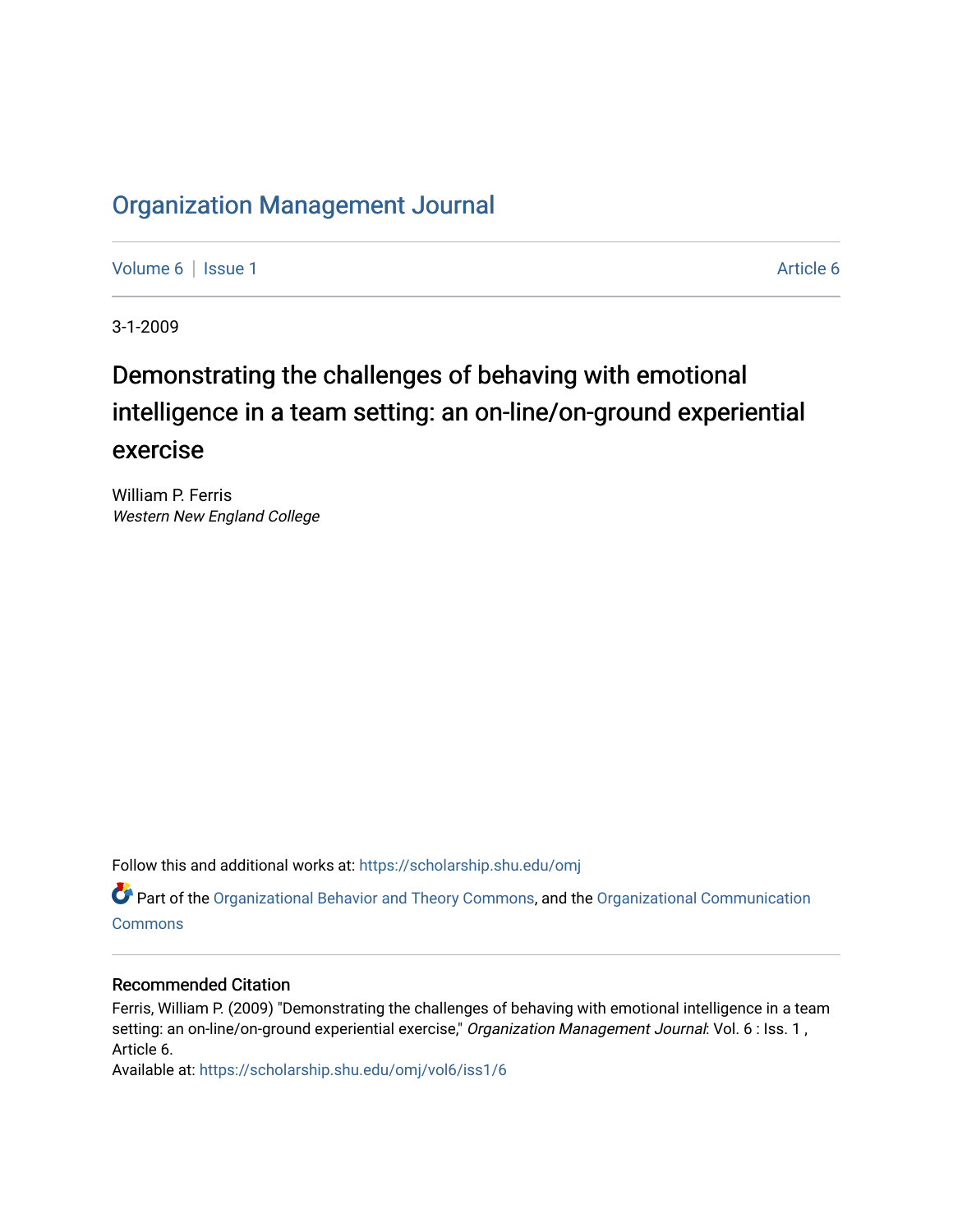Current Empirical Research

# Demonstrating the challenges of behaving with emotional intelligence in a team setting: an on-line/on-ground experiential exercise

# William P Ferris

School of Business, Western New England College, Springfield, Massachusetts, USA

#### Correspondence:

William P Ferris, Professor of Management, School of Business, Western New England College, 1215 Wilbraham Road, Springfield, Massachusetts 01119, USA. Tel:  $+1$  413-782-1629; Fax:  $+1$  413-796-2068; E-mail: bferris@wnec.edu

#### Abstract

The idea of this new exercise is to involve two project team participants in an interpersonal conflict in front of a classroom of learner/observers and then to debrief the entire experience in terms of emotional intelligence (EI) concepts in a way that clarifies these concepts experientially. It is preceded by EI readings and may be followed by extended on-line discussions and a variety of different papers and/or homework assignments. It can be used in traditional, blended learning (BL), or on-line courses or training classrooms. Originally developed to involve on-ground (face-to-face) and on-line students from the same course in the same exercise either synchronously or asynchronously, it utilizes a webcam and electronic blackboard system such as generally available in all universities as well as an original survey tool to facilitate the debrief. Advantages of on-line processing of experiential exercises and some potentially inherent differences in the two methods as well as use of video clips in enriched debriefing are described.

Organization Management Journal (2009) 6, 23–38. doi:10.1057/omj.2009.6

Keywords: experiential; emotional intelligence (EI); on-line; blended learning; team



Organization Management **Journal** 

#### Introduction

Although there are countless experiential exercises dealing with problem-solving, decision making, team-building, diversity, values, illustration of motivational and perception theories, among other worthy subjects, there are not so many dealing with the construct of emotional intelligence (EI); yet as the literature review below will show, there has been much study of the subject of EI as well as discussion of ideas said to be descriptive of EI in the popular press. In fact, EI has been under-studied in business schools in that we are still trying to live up to the requests of industry to produce students more versed in interpersonal communications and relations (Porter and McKibbin, 1988). In addition, with education now being delivered in many non-traditional ways, including on-line and blended (both on-line and face-to-face in the same course) delivery models, it has seemed a particular challenge to create an experiential exercise around emotions that could be used in either traditional or non-traditional environments or both, even simultaneously. Finally, if we did have such exercises, would essentially the same exercise presented in a blended or otherwise mixed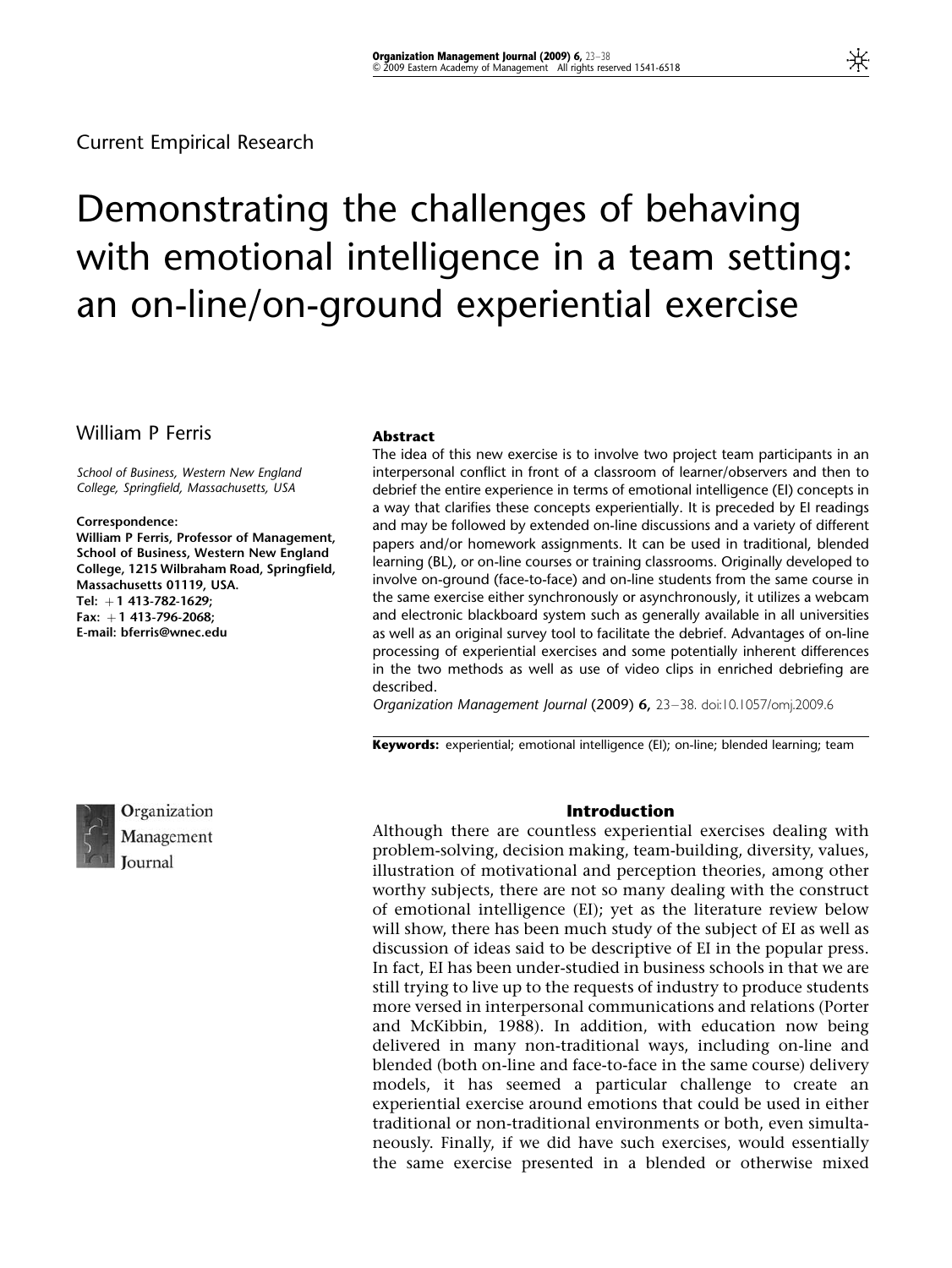environment result in differing experiences that might lead to new discussion among the students, who themselves may be headed for such a mixed on-line/face-to-face work environment? These are all the challenges that the exercise presented in this paper attempts to meet.

A more extensive description of the exercise appears later in the paper and in the appendices, but perhaps a brief introduction of it here makes sense in advance of a literature review. In short, it presents two student team members in a frustrating conflict in front of the class while fellow class members fill out observer sheets that they do not realize are keyed to elements of EI theory. The role play is videoed through use of a webcam and will ultimately be placed on-line for other class members to watch from home while filling out the same observer sheets. Ultimately, the observer sheets are scored and the results discussed both in class (recorded for on-line students) and on-line in an asynchronous discussion.

Underlying readings to support the exercise may vary, as will become apparent following the literature review. Following the exercise and discussion of it, students can be expected to achieve the following learning objectives:

- 1. Understand the key domains or abilities of EI.
- 2. Be able to identify behavioral elements that comprise these domains.
- 3. Be able to identify behavioral elements that reflect both high and low EI.
- 4. Reflect on their own behaviors that are both amicable and inimical to high EI.
- 5. Discuss ways to avoid emotional intra-team conflicts such as the one in the role play.
- 6. Discuss differences in observations of on-line and face-to-face students and possible reasons and ramifications surrounding these differences.
- 7. With the help of material in the article and book selection read in advance, design policy and program initiatives that could be expected to raise organizational EI.
- 8. Design a personal agenda for raising their own EI using the same sources.

An important instructional goal of the exercise is that it is able to be used effectively by both on-ground and on-line students in the same course. A second instructional goal is to help students practice dealing with the inevitable conflicts within their teams if there is to be a team project in the course and to sensitize them to the need to act responsibly and take each other's needs into account when they are involved in team projects. As a by-product, if students are in a blended faceto-face/on-line environment, they will learn that there are often clearly identifiable differences in the way they process a role play observed in person compared to the way they might process it when presented on a video; over several instances of the use of this role play, they have been more critical of low EI behavior to varying degrees when seeing it on a video. A variety of possible reasons for this can be posited, some of which are discussed in the sample student discussion transcript in Appendix D. During the debrief, the instructor might be wellserved to take the opportunity to discuss what other differences might come up in processing material on-line, especially instances when on-line processing can add value to learning or may risk distorting perceptions.

#### History and context of the exercise

This exercise was originally created to illustrate the concepts of EI (Salovey and Mayer, 1990; Goleman et al., 2001, 2002; Mayer et al., 2008) in a flexible blended MBA curriculum. It was intended to meet the challenge of having part of the class present on-ground and part present only on-line during the week without knowing who was going to be in which group until the hour of the class (the socalled ''flexible'' blended delivery model, in which those not attending face-to-face do the on-line equivalent assignments for that session). However, it can also be used in any of the other types of course delivery systems, so it, or a variation of it, might well be of interest to all instructors wishing to teach EI or similar concepts, though it would clearly have to be adapted for other concepts. As presented here, the exercise has some clear side benefits because of its illustration of conflict resolution strategies in use by the two role players who volunteer or are selected for starring roles in it. And because the setting is a personal conflict within a student team, it is ideal as an exercise early in the process of forming student teams to help student team members realize that there will probably be ''storming'' (Tuckman and Jensen, 1977) in their team's future and it would be valuable to consider how they might resolve interpersonal conflicts productively as the team works up to ''performing'' its final project or task. In fact, teams whose members are able to demonstrate high levels of EI are probably likely to be the most productive (see Goleman et al., 2002: Chapter 9, ''The emotional reality of teams''). In sum, the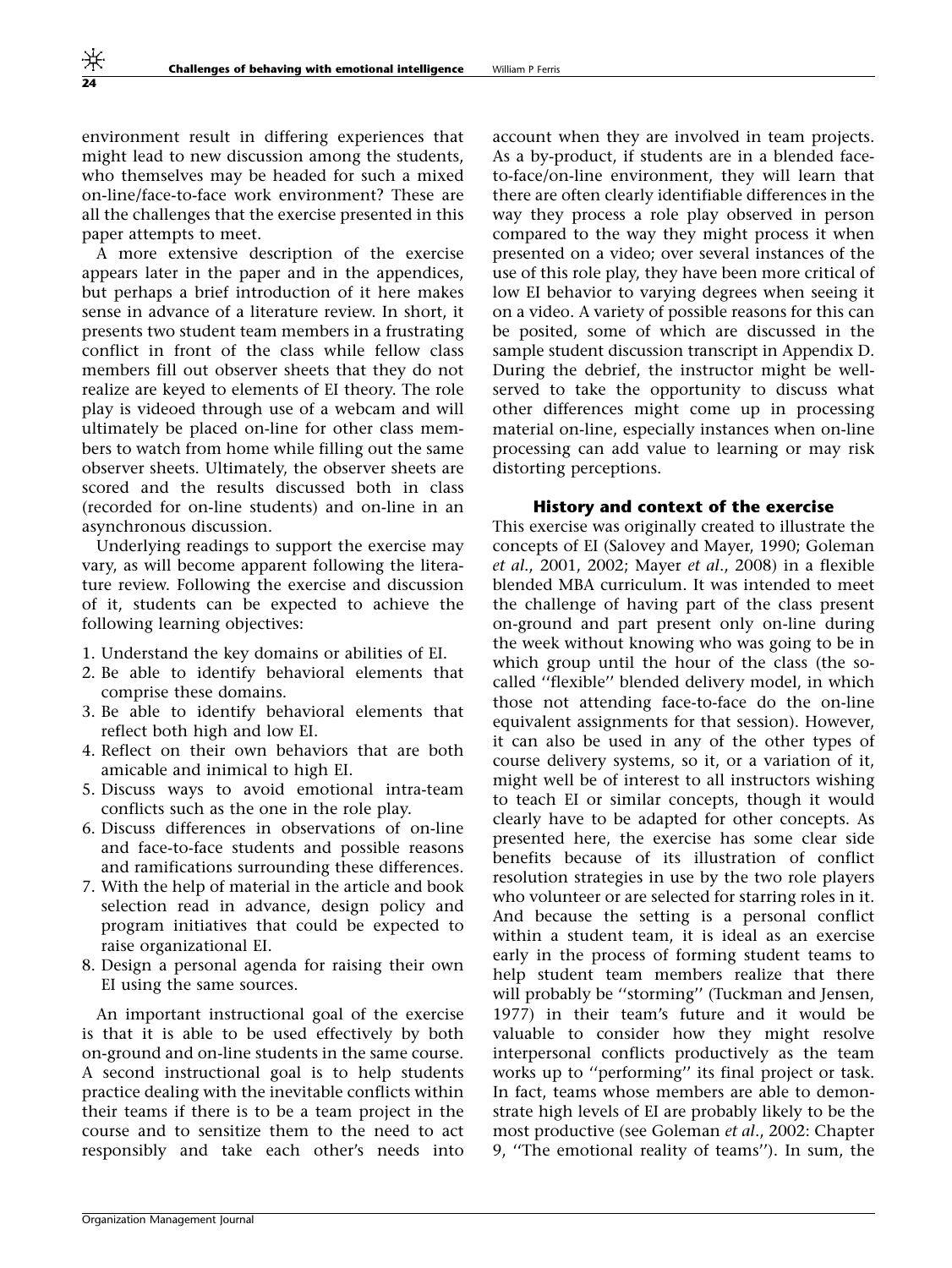exercise is extremely useful as an introduction to EI, following exploration of collaborative conflict resolution strategies, and in conjunction with the formation of student teams.

# Literature review

# EI literature

EI is becoming a well-established construct worthy of examination in graduate and undergraduate management courses as demonstrated by the amount of study it has generated in the past few years. A search of the phrase ''emotional intelligence'' as a subject in the well-known EBSCO Business Source Premier data base alone reveals over 300 academic journal peer-reviewed papers, and another 500 plus papers in trade publications and magazines. Amazon lists 25 books on the subject, many by academics.

Salovey and Mayer (1990) introduced the concept of EI as follows: ''the ability to monitor one's own and others' feelings and emotions, to discriminate among them and to use this information to guide one's thinking and actions'' (p. 189). Later, they emphasized that they conceived of EI as ''a series of mental abilities [qualifying] it as a form of intelligence'' (Mayer and Salovey, 1993: 435). In Mayer and Salovey (1997), they went on to describe the ''Four Branch Model of Emotional Intelligence'' as being comprised of ''a set of skills that make up overall emotional intelligence ... (a) managing emotions so as to attain specific goals, (b) understanding emotions, emotional language, and the signals conveyed by emotions, (c) using emotions to facilitate thinking, and (d) perceiving emotions accurately in oneself and others'' (Mayer et al., 2008: 507). Thus, their work has been focused on an ''abilities'' approach and measuring EI with demonstration or performance rather than selfreports or even 360 reports of peers, subordinates, superiors, and others.

Daniel Goleman (1995) wrote the first book on EI entitled Emotional Intelligence: Why it Can Matter More than IQ, in which he sought to connect EI to the physiology of the brain. In his later work, he (Goleman, 1998) and co-authors Richard Boyatzis and Annie McKee (Goleman, Boyatzis and McKee, 2001, 2002) broadened the original concept and connected it to leadership and management in organizational settings. For them, EI is about the health and competency of one's relationship with one's own emotions in connection with one's behavior. Thus, they extended the focus to some

degree to emotional ''competencies'' and they enlarged the variables to include items such as achievement, initiative, and optimism, competencies that the original researchers would reject as making the EI umbrella too broad and not yet well enough demonstrated to be part of EI. The four key EI ''domains'' that Goleman, Boyatzis, and McKee say comprise EI as a result of their factor analysis are self-awareness, self-management, social awareness, and relationship management, and there are no fewer than 18 competencies subsumed under these domains. In Primal Leadership (2002), they suggest that the order in which the domains are presented is important because they involve competencies that build sequentially on each other as one might work to improve one's EI. They describe the psychological precept that the moods and emotions of all of us are as important as the cognitive ideas we may attempt to explain or understand or use to undertake our tasks as well as to use when leading others. These moods and emotional perspectives may be there as a result of both genetic and environmental factors. They involve emotions and emotional states such as anger, fear, and frustration, etc., and our ability to manage them constructively in common interaction with others as well as in self-reflection.

To the degree that management of our emotions helps us to attain our objectives, we can be said to have high EI. This kind of intelligence can be analyzed in a person and people can learn to raise their emotional IQ in relationship and leadership situations, an idea documented in the book and in later studies (Boyatzis et al., 2002; Druskat et al., 2006; Wheeler, 2008), though still contested as to its validity (Mayer et al., 2008). Clearly, raising one's EI would be desirable for a manager. The 2001 Goleman et al. paper briefly expounds on the theory and suggests how individuals can enhance their EI systematically, whereas the 2002 book connects EI to leadership and expands in depth on how to train and develop an improved EI through driving emotions in a positive direction. The result is the attainment of ''resonance'' through behavior that is mindful, hopeful, compassionate, and authentic (Boyatzis and McKee, 2005), and that demonstrates accuracy in perceiving, understanding and managing emotions in self and others, to use Mayer and Salovey (1997) language. The four domains/competencies approach to EI does cast a wider net for the EI construct than Four Branch theorists feel is currently warranted. Classroom discussion on this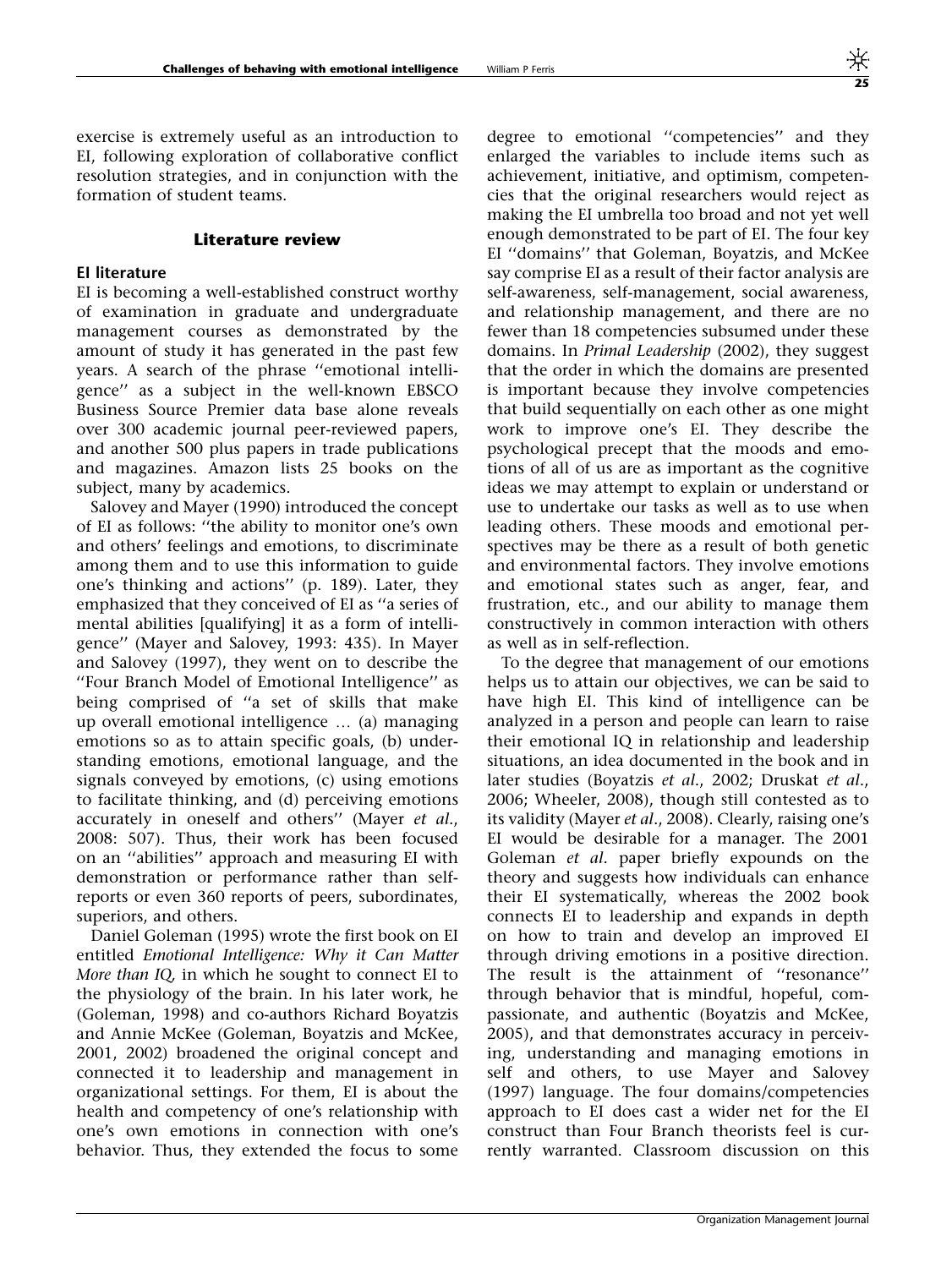point can be entertained in connection with the exercise, if desired.

Despite the general acceptance of the EI construct among many academics and practitioners, there are detractors. For example, Locke (2005) felt that the construct was too vague and that there was not enough convincing empirical evidence for it or its ability to predict behavior in a meaningful way, though Ashkanasy and Daus (2005) rebutted him in the same publication. In contrast, Boyatzis et al. (2002) were able to show that MBA graduating classes had increased levels of competency in EI through a curriculum that targeted the construct for improvement, and Jordan et al. (2002) were able to show that higher EI levels among student team members predicted better initial performance, at least. Since Locke's paper, several dozen studies have been done, most showing evidence of the validity of the EI construct (see Druskat et al., 2006; Barsade and Gibson, 2007; Mayer et al., 2008; among others).

One of the more impressive and comprehensive of the recent studies was done by Cote and Miners (2006) in Administrative Science Quarterly. Using multiple measures of all variables, they were able to show several complex relationships in a large sample of 750 public university managerial and professional employees, including: (1) employees with high cognitive intelligence (IQ) generally performed well, no matter what their EI level, whereas among those with lower IQ's, to the degree to which their EI went up, so did their job performance, until the highest EI personnel had higher job performance than the highest IQ personnel; and (2) with regard to organizational behavior commitment to the organization (OBCO), the higher the EI among lower IQ personnel, the higher the OBCO until it exceeded that of the high IQ participants. Thus the tested construct of EI (using the Mayer-Salovey-Caruso Emotional Intelligence Test (MSCEIT), described below) helped job performance and organizational commitment among those with lower cognitive intelligence as measured by IQ tests until at the highest EI levels, performance and organizational commitment exceeded the highest IQ personnel. This study is important confirmation that organizations can be successful if they attract and retain high EI individuals, and perhaps train for higher EI, ideas very important for students in an MBA program to understand, and an excellent reason for instructors to include study of EI in their curricula.

In addition, several instruments measuring EI have been validated. The MSCEIT, probably the most robust, is not a self-report, but rather a 141 item test asking respondents to identify emotions in photos of faces, landscapes, and other images as well as to define various emotions in relationship to each other and requiring them to answer questions about the interaction of emotion and reason, among other things (Mayer et al., 2002, 2003). In any case, it seems apparent that studies using the MSCEIT and other tests are mounting to confirm independently the value of improving one's EI both for individuals and for organizations.

Goleman (2007) has also published a book in which he describes ''social intelligence'' as EI at work in social situations of all kinds, and how people can learn and have learned to tune in to the feelings of others in social situations in ways beneficial to themselves and others. His thesis here is that we are hard-wired in our brains to subconsciously relate to the feelings of others through non-verbal behavior, and that we can consciously learn how to be even more empathic. Since appearing on the cover of Time Magazine in 1995 (Gibbs, 1995), he has also authored and co-authored a number of books and tapes to help people learn how to raise their empathy and general  $EQ<sup>1</sup>$  in order to be better workers, managers, and leaders.

In sum, study of EI is in the early stages and contending definitions need to be made more precise. Mayer and Salovey, the originators of the construct, are focused on the ''mental abilities'' required to manage, understand, use, and perceive emotions accurately in self and others. Although they argue that the MSCEIT is the most precise measure of the EI construct, several other measures exist, not all self-report. As mentioned earlier, Goleman, Boyatzis, and McKee, among others, have researched the ''competencies'' of the four EI domains of self-awareness, self-management, social awareness, and relationship management and they and their associates claim to have shown that these competencies or ''capabilities'' can be improved with training and development and measured using competency tests and 360 degree surveys (Boyatzis et al., 2002; Boyatzis and Sala, 2004). Mayer et al., 2008 as well as Salovey, 2006 suggest that several of the concepts used by the ''mixed models,'' – a term they use to include the Goleman, Boyatzis, McKee model, among others – such as optimism, initiative, and achievement, extend beyond the definition of the core concept of EI, yet their definition of EI is consonant with many if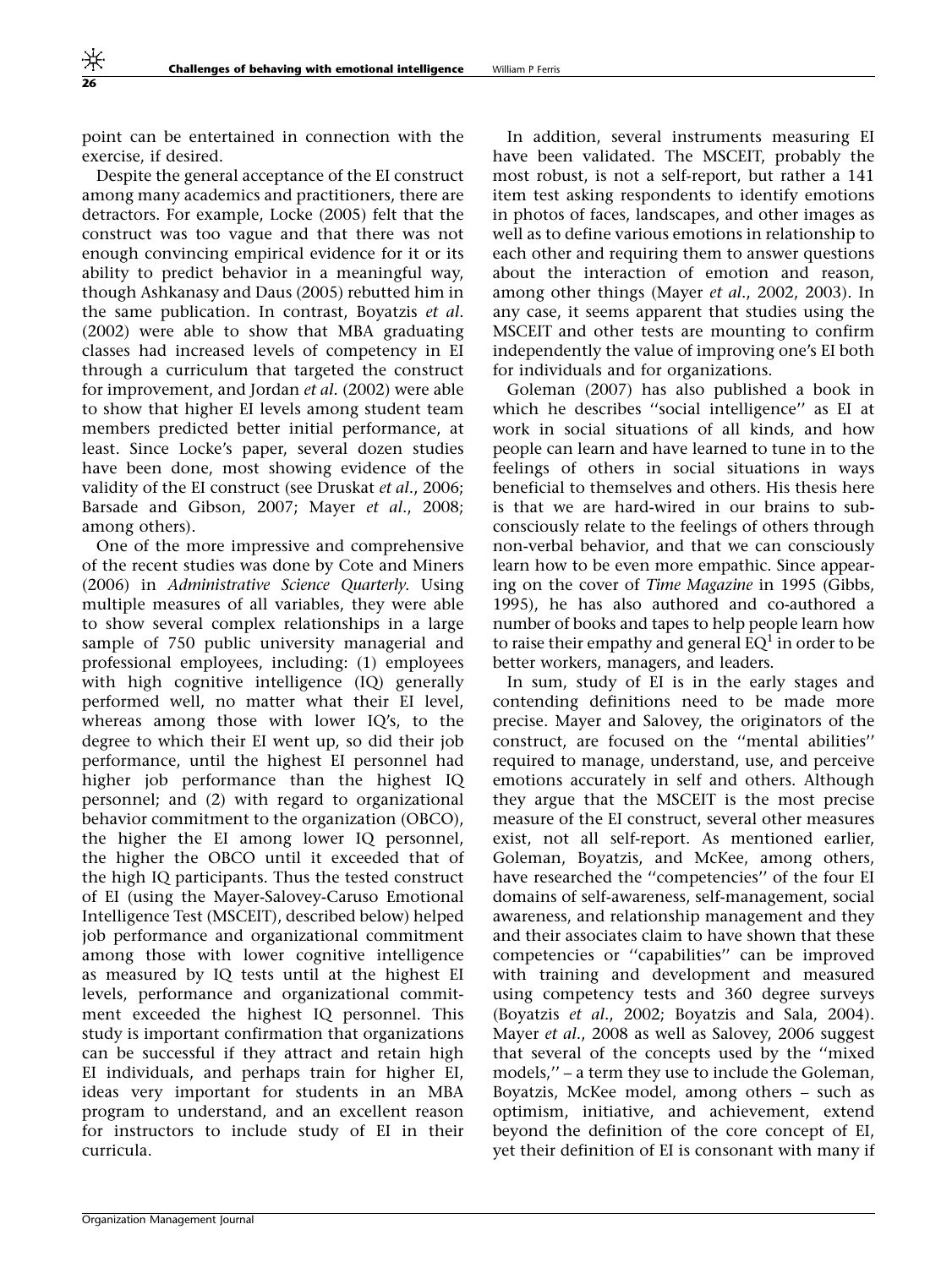not most of the key Goleman et al. competencies. But the ''schisms'' in a young field of study are normal and perhaps not critical to study deeply in most MBA and undergrad courses; on the other hand, if instructors so desire, this paper presents a good bibliography from which to choose. The main point, however, is to present some relevant EI material for the students to use to discuss EI theory. The assignment material used for this exercise came from the Goleman et al. (2002) model.

# Pedagogical literature

Experiential exercises using EI. There do exist a few papers describing the use of experiential exercises in connection with EI. Clark et al. (2003) assessed 121 undergraduate students in various sections of an experiential managerial skills class using a pretest/post-test design to see if they showed postcourse improvement on EI abilities/competences as measured by the Executive EQ Map, a self-report test, vs a control group of 113 in more traditional management courses. The managerial skills students showed significant improvements in the five EQ items tested – self-awareness, self-regulation, empathy, and social skills – whereas the control group showed no change. Although the EQ Map is a self-report, this study suggests the value in teaching interpersonal skills as they relate to EI concepts. Morris et al. (2005) reported on experiential exercises using poetry and the visual arts as a means of accessing and developing EI in business students, which the authors suggest that the students measure at the beginning of the course by taking a baseline EIQ test like the MSCEIT. Following presentation of emotional art to help with recognition skills and emotional poetry to help with empathy skills, students are encouraged to journal, to analyze Harvard Business School (HBS) business cases in terms of their idea of the EQ of the characters, and to write a gratitude letter to someone in their lives who has helped them immeasurably and then to report on a personal experience of reading the letter to the person. The authors report greater numbers of extra credit service hours by students in this course vs other courses and higher student evaluations, both outcomes that may be due to other reasons, but especially the gratitude assignment seems a clearly effective EI experiential exercise. Gibson (2006) sets out to help students explore ''how organizations affect individuals' feelings and expressions of emotions'' (p. 477). Students recall past emotional episodes in their organizational lives, then analyze them using surveys and team discussions. They focus especially on four emotions – happiness, anger, liking, and fear – in an analytical and reflective activity to understand how greater openness to their emotions can help them as well as their organizations. Finally, Brown (2003) has also provided experiential exercises that involve conflict in role plays after which student-observers, having read some EI literature, make ''constructive feedback'' suggestions about how the role players might have better resolved their conflicts. These role plays might be of interest to instructors looking for experiential approaches to discussion of EI in traditional settings or might be modifiable to a blended setting using techniques such as those demonstrated in the exercise presented in this paper.

**BL.** Since the exercise presented in this paper exists in a blended educational delivery model and contains learning objectives that are tailored to that fact, it may be of significance to cite some key sources that reflect the increasing development of on-line and blended education in business schools today. If we were to divide currently popular course delivery systems for college and university courses into four groups, they might divide as follows: (1) traditional on-ground or face-to-face courses in which all students meet together generally in the same classroom one to three times per week for 11–15 weeks, or possibly even a shorter time frame; (2) on-line courses in which students sign in from multiple places throughout the region or even throughout the world, generally using electronic blackboard software to meet either synchronously or asynchronously, with the goal of doing the same amount of work and covering the same conceptual material as traditional on-ground courses of the same name; (3) hybrid or ''blended'' courses that schedule on-ground as well as on-line activities usually in the same time periods as mentioned above; and (4) flexible BL courses that allow students to choose even without telling the instructor ahead of time whether they will attend scheduled on-ground sessions or alternatively fulfill the "on-line option" on any or every given class day. Each of these delivery systems presents its own challenges, but the fourth of them is arguably the most difficult for the instructor to stage yet the most convenient for today's increasingly busy, travel prone, or remotely located part-time students. Many highly qualified students who did not want an entirely on-line education but whose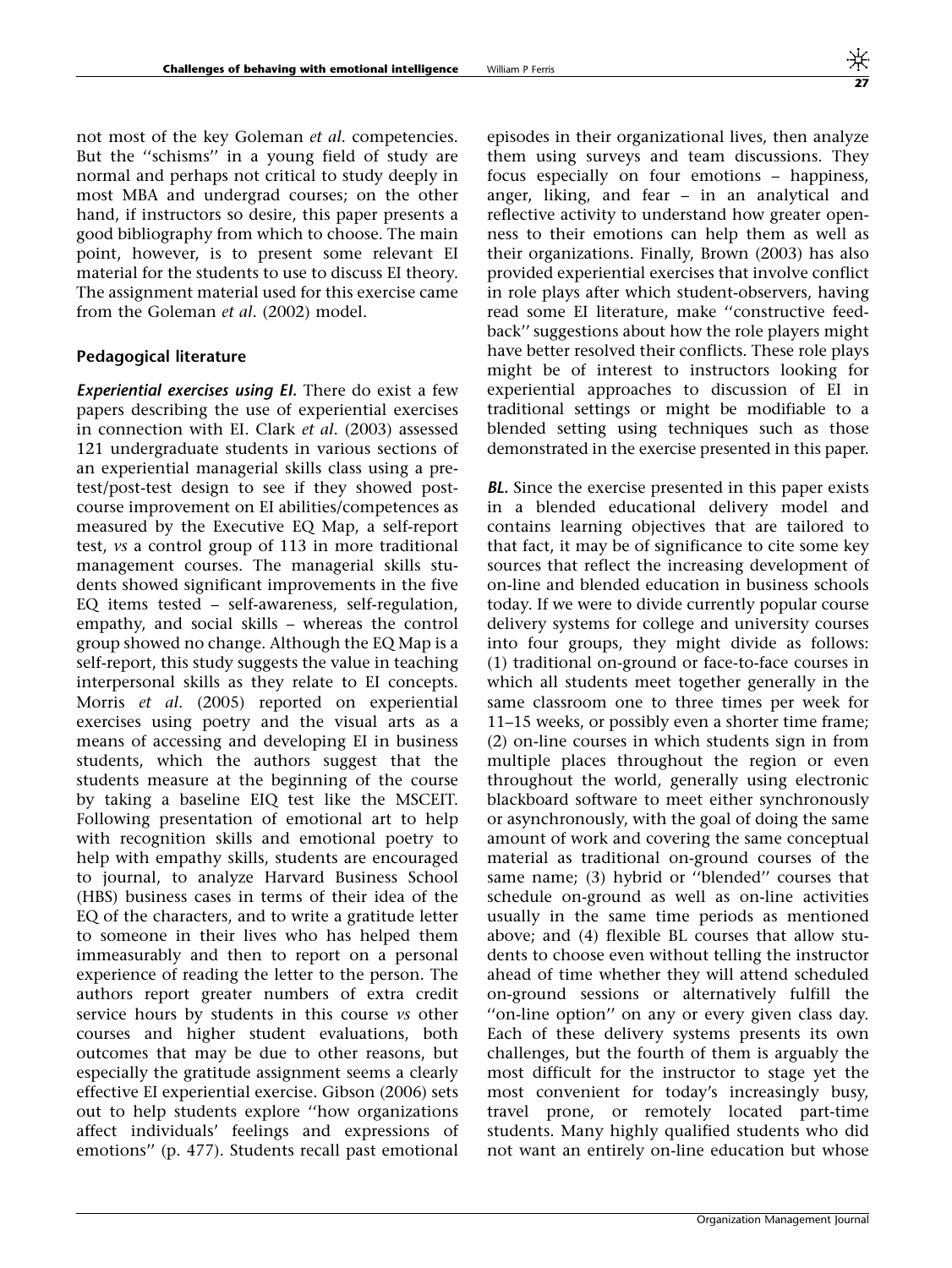life style or career choices made traditional faceto-face education difficult have reported that they had been resigned to never getting an MBA before they discovered the fourth model.

28

米

Additionally, of all the business courses that can be delivered at a college or university, one studying such subjects as interpersonal relations, organizational behavior (OB), leadership, and group dynamics can offer the most challenge for the business school instructor in courses that are either entirely on-line or blended, whether flexible or scheduled. These courses often utilize experiential exercises, yet it is a pedagogy that presents a special challenge to the instructor in the case of entirely on-line courses or flexible hybrid or blended ones. The exercise described here can be used in any of the four course delivery systems mentioned above, including the most challenging of the formats, the flexible blended course.

Martins and Kellermanns (2004) and Proserpio and Gioia (2007) have described the increasing prevalence of web-based education in business schools, whereas Klimoski (2007) has emphasized the importance of business school professors becoming more adept at delivering this kind of education. In fact, in its March, 2008 issue, Academy of Management Learning & Education reviewed no fewer than three books on the subject of BL. Bonk and Graham (2006) compiled an edited book with 39 chapters written by 80 authors on the general theme of the use of web-based technology in conjunction with traditional classroom learning both in academic institutions and in training environments throughout the world. Writing from a less macroscopic viewpoint about the nature and virtues of blended classroom education, Dzuiban and Picciano (2007) entertain the challenge of how best to prepare the institutions and their faculty for a BL experience in another edited volume. Garrison and Vaughan (2007) provide a useful guide to all members of academia about how to set up a community of inquiry that will allow BL to become the ''qualitatively enhanced experience that is not possible to achieve in a pure face-to-face environment.'' These authors all see BL as providing synergies and experiences not available in exclusively face-to-face learning and they see BL as eventually taking over most educational delivery systems as we progress through the 21st century. Most of us can either remain illiterate ''digital immigrants'' or learn how to teach and ultimately join the ''digital natives'' who are our students in a global environment (Prensky, 2001).

#### The exercise

The exercise to be presented here probably comes closest to those in Brown (2003) in that its goal is to allow at least two role players to actually feel certain emotions – anxiety, frustration, anger – in a 5 min, real time, role play, and then for the entire class that has been watching, both face-to-face and on-line, to deconstruct the action. Class members, in their own role as observers, analyze the levels of EI that they see by looking at each of EI's four domains as described in Goleman et al. (2002) (though the Mayer and Salovey, 1997, model could just as easily be used) through the lens of a carefully constructed 12 question survey, and ultimately make suggestions about how to improve the EQ of the characters in the role play. In a very rich debrief (see Appendix C) that can take place over parts of two class periods as well as during an online discussion mid-week for on-line students, they learn a little bit about EI, about the differences between face-to-face and video observations of the same interaction, and about how they might try to improve their own EQ (Appendices D and E).

Complete directions and materials for use of this exercise, both in class and on-line, are contained in Appendices A–G. The exercise itself appears in Appendix A. It works best when an EI reading set such as some of those mentioned in the References section is assigned in advance. It also works best when the instructor, using an LCD projector, can screen the results of the 12 question survey feedback sheets (Appendix B) immediately after the role play while the students are pondering the questions for discussion (Appendix C). This takes only a couple of min with a volunteer student entering the numbers from the feedback sheet – on a spreadsheet prepared in advance for the purpose – in the instructor's console computer or laptop while the instructor begins the debrief. Alternatively, it can be done by the instructor with students calling out their numbers and the instructor recording them on the spreadsheet. It can also be done more privately over the session break, if desired. This spreadsheet will play an important role in the exercise debrief, both on-ground and online, as will be explained in the ensuing pages. Appendix D reflects a typical sample of on-ground vs on-line differences in the 12 question survey results from one of the several instances of the use of the exercise, and Appendix D contains a written transcript of a sample discussion between onground and on-line students regarding their differences in watching the same role play. Of special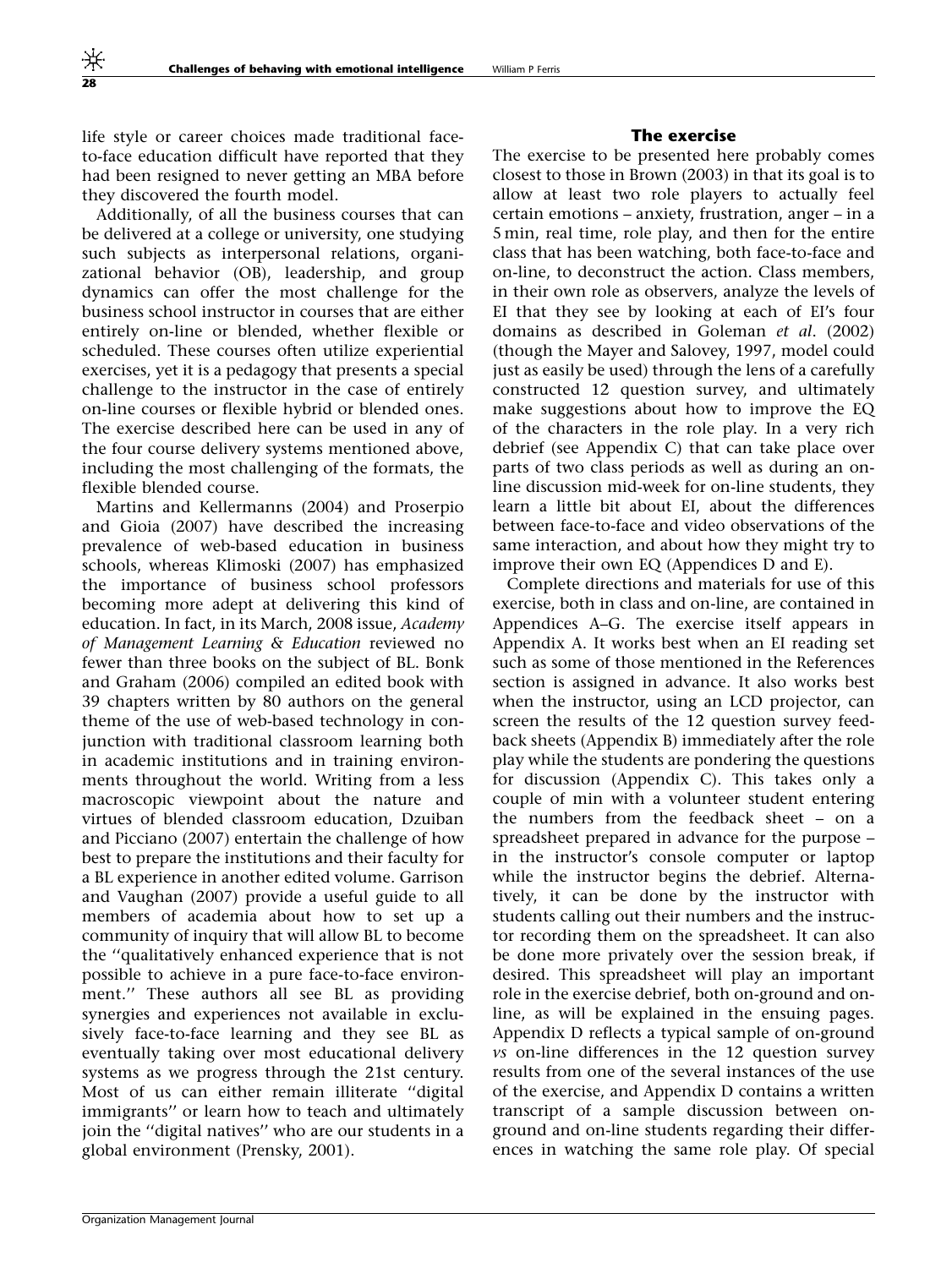added value is the written paper assignment that can be used following the exercise (Appendix G).

Prior to introducing this instance of the exercise's use, all students of an MBA OB class were asked to read an HBR article on EI by Goleman et al. (2001) and selections from the book Primal Leadership: Realizing the power of emotional intelligence (2002) by the same authors. The exercise (Appendix A) involved the class in analyzing the individual behaviors of each role player generated in a 5 min role play using a survey that actually reflects the four key components of EI as described in the above readings, however, the survey respondents do not necessarily notice that until the debrief. Questions 1–3 reflect Self-awareness, questions 4–6 reflect Selfmanagement, questions 7–9 reflect Social awareness, and questions 10–12 reflect Relationship management. This arrangement of the questions helps structure and guide the discussion that follows the posting and screening of survey results in spreadsheet form (see Appendix E for an example for one of the role players).

Discussion by role players and audience members alike can revolve both around the actual behaviors displayed in the role play as well as around possible behaviors that might have shown higher EI than those displayed (see Appendix C for sample discussion questions). If the instructor has the use of a computer and LCD in the classroom, s/he can quickly screen the spreadsheet to aid in the discussion. For the on-line students, the instructor, who has taken a video on a laptop webcam, posts the video file in RealPlayer or a similar format on the course's electronic blackboard site. On-line students watch the role play on their home computers and fill out the survey on each of the role players. Then they provide the results to the two role players, who enter them into the spreadsheet generated by the on-ground audience in a way that the two groups' results can be compared, after which they send the spreadsheet to the instructor who checks it and posts it to all students (Appendix F). During the week, an on-line discussion ensues on the original topic of EI and on a second topic of analyzing spreadsheet summaries. Students also try to account for any apparently significant differences between the analysis of the on-ground audience and that of the on-line audience (see Appendix D for a transcript of an on-line discussion). The on-line audience members are often more critical of behavior they consider deficient in EI than the face-to-face students; possible reasons and ramification around this are explored. Also, as mentioned earlier, although this exercise centers on EI, it could also be used as a template for creation of exercises for use in the study of other OB subjects, especially conflict resolution.

The exercise as discussed has been used with a session of 40 professors at a conference as well as more commonly in an MBA level flexible blended OB course, but it could also easily be used in undergraduate management courses. Clearly, it could be used in an on-ground, more traditional course, too. In fact, if the instructor could round up two volunteers to perform the 5 min role play in front of a webcam, it could be used in an on-lineonly course as well. These volunteers would not even have to be course members. On-line students could then watch the video, fill out the feedback sheets, and have an on-line discussion using the same questions provided in Appendix C. The entire exercise and discussion can take anywhere from 80 min to 150 min, depending on the depth that the instructor wishes. It can be used with any size group but might have to be slightly modified with more than 40 students; it would be very simple to take only a small sample of the score sheets from the observers and quickly score them up on the computer in the class – instead of having a total classroom population summary, instructors would have a convenience sample to show using the LCD projector. The same learning objectives would be met, though.

# Post-on-line discussion and student assignments

As can be seen from the on-line discussion sample (Appendix D), students from both on-ground and on-line audiences have been able to hold a reasonable on-line discussion about the role play in one flexible blended MBA course in which the exercise was used. Subsequent to that discussion, there was a recorded discussion held among those students who attended the on-ground discussion. The recorded session was posted as an audio file on-line for the on-line students, who were then asked to write a two-page response to the points made in that discussion. Additionally, some students chose to write one of the two 4–6 page papers required for the course on EI and how they could better develop their own EIQ by heeding the EI development ''agenda'' proposed in a section of Primal Leadership (see Appendix C). So, quite a bit of processing and learning was stimulated by the original role

29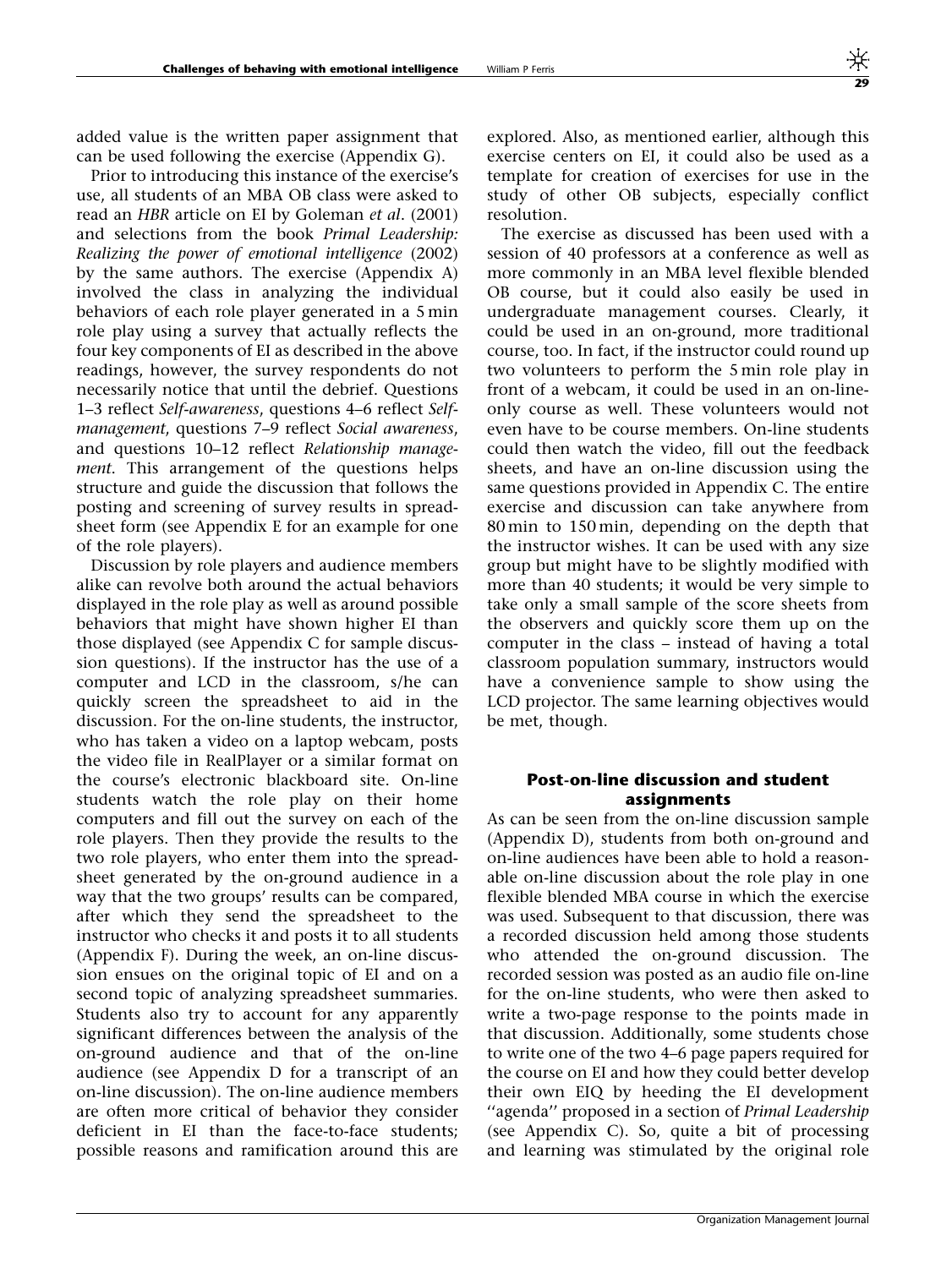play and readings as well as subsequent readings on EI.

30

米

# Student evaluations and a new approach to processing experiential exercises

Although there were no formal evaluations of the role play itself, one can see various student opinions reflected in the on-line discussion. For example, students were able to comment at length on specific role play behaviors that reflected elements of the four key domains of EI as well as actions that failed to reflect good EI and discuss both. They also offered various reasons as to why the on-line students graded the ''overburdened student'' more critically than the on-ground students did – three reasons offered were that (1) online students were not able to see as much of the contextual non-verbal behavior as the on-ground ones did, (2) it is easier to offer critical feedback when the observer is not in the presence of the observed, and (3) pleasant interpersonal interaction with the overburdened student both before and during the class period but before the role play might have made that student a more likeable figure. In any case, both on-ground and on-line students seemed impressed with the effort of the role players and were motivated to discuss their observations, as is evident in the transcript.

# Advantages and disadvantages of face-to-face vs on-line processing

At the outset of discussion it seemed that onground processing of the role play would be richer than on-line because of the ''live'' aspect and the ability to view the role play in context and with all its non-verbals. It is of considerable interest, though, that later discussion centered on the realization that on-line students got to replay the role play repeatedly while on-ground students only saw it once, with all the inattentive moments that can attend observation of real-time behavior while one is taking notes. So the upshot was that the on-ground audience certainly did not hold all the advantages by being there; on-line students could independently study what they were seeing for a longer time before marking their feedback sheets, and they could even consult written EI sources while filling them out if they wanted. Thus, in the final (recorded) discussion a week later, all students were able to see that missing ''context'' did not make on-line students less valuable observers, but actually had its own advantages that on-ground students did not enjoy. Far from devaluing on-line feedback sheets that ''missed context,'' we should instead consider them in a new light as perhaps more enlightened. In short, maybe those onground student observers were just a bit too familiar with each other and having a little too much classroom fun to be the best judges they could be.

# Enriching the debriefing process

Not surprisingly, a new learning around use of experiential exercises may be that where possible we should record them (or key parts of them) and re-process them at the next class opportunity in order that students can review their observations in a more informed and perhaps less emotional environment for homework. For this exercise, a school-bought 12 inch laptop with a built-in 180 degree swivel webcam that can allow such unobtrusive recordings to be made while the laptop screen is facing toward the instructor, not the students (a Dell M1210), was (and continues to be) used. Video files playable on common video software like RealPlayer were then posted on the electronic blackboard classroom website that accompanies every course – on-ground as well as blended and flexible blended – for later, more considered processing. The recording process is so unobtrusive – using the laptop that sits open facing the instructor, not the exercise participants, some 15 feet away – that students barely notice it. Needless to say, the instructor should ask the whole class' permission to record them at any time right from the beginning of the course; students rarely object and they will soon forget to notice whether the webcam is on or not. Incidentally, in a blended classroom, it is often a norm to record presentations, discussions, and other classroom activity in this manner, too, for further processing or for sharing with on-line students in the case of flexible blended courses in which on-ground and on-line students are enrolled simultaneously. It is important to note that the cost of trying this approach is not that one must have a new specialized laptop computer; it is only that one must have an inexpensive clip-on webcam with a good built-in microphone and use a plain vanilla laptop. That said, the instructor would lose some of the unobtrusiveness without the built-in webcam.

#### Conclusion

As the literature review for this paper has shown from the beginning, EI is an important construct to investigate, bring into educational settings, and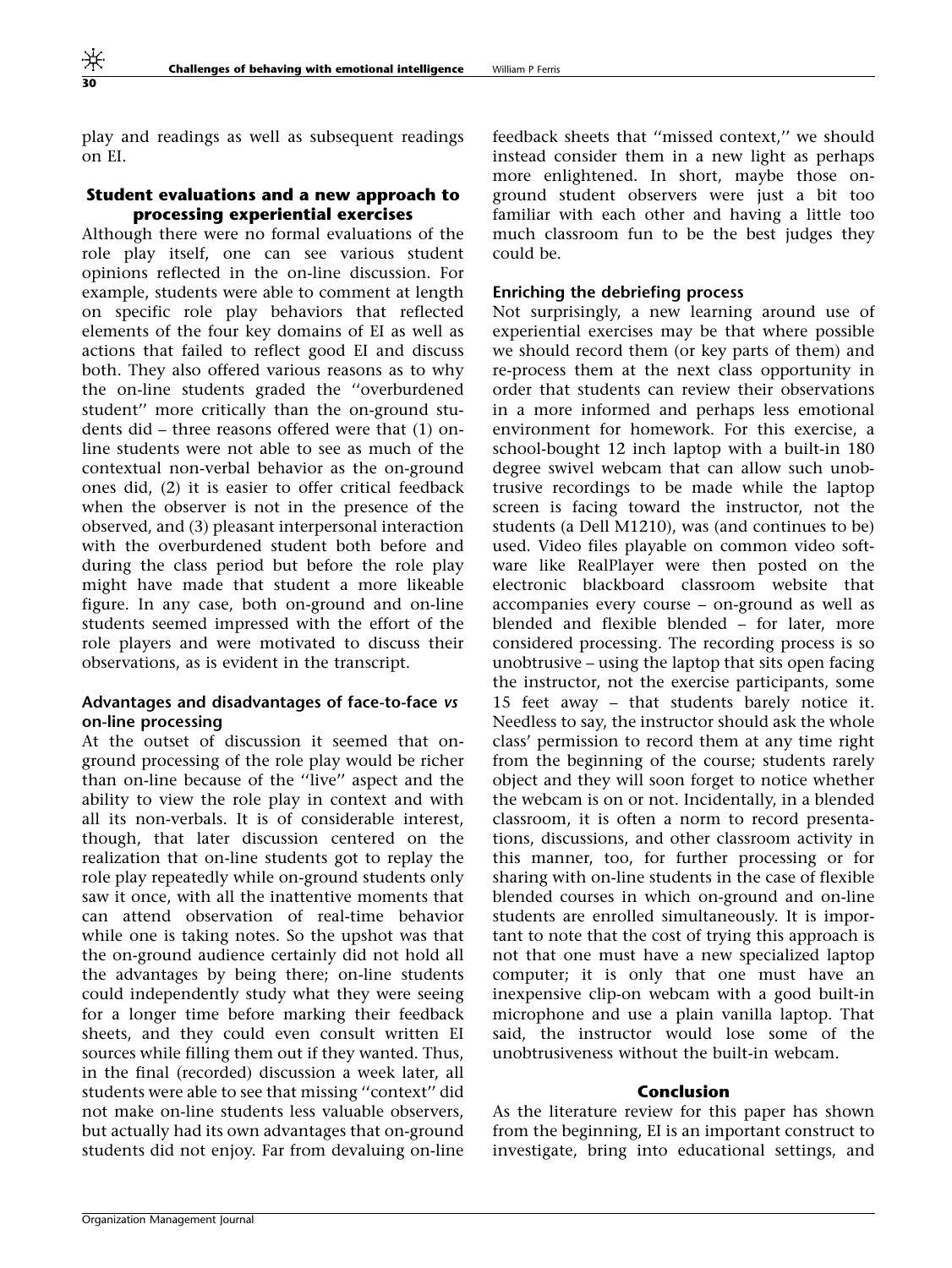help students understand and develop, if possible. From a research point of view, it is a very young construct, still struggling to gain a definitional consensus. However, as management educators, we may be able to agree that it falls within a broad category of important skills and abilities to teach and that it focuses on such sub-concepts as emotional recognition, knowledge and awareness in the process of perceiving and interacting with others. If one is a manager or leader, effective emotional self-regulation in social settings, whether at work or elsewhere, is an important requirement for organizational goal attainment. It is not enough to command analytical and cognitive skills alone. As business educators, it becomes incumbent upon us to help students and trainees raise their level of EI so they can be better managers and leaders. There is now a steadily increasing literature suggesting that, whether we think of EI as ability-based or competence-based, we can make a difference for these students.

It seems as if experiential learning may be an excellent vehicle to help us accomplish this. However, with education continuing to expand its methodology as a result of the technical advances of web-based technology, the time –and place demands of the 21st century workplace, and the geographic requirements of the global environment, we face a serious potential obstacle in teaching something as difficult to convey and as subject to misinterpretation as EI through cyberspace and various kinds of teleconferencing. Yet, on-line and BL are becoming more and more prevalent; in fact, a great many of our students are demanding these innovations. If we are to show enough EI to listen carefully, we may have to realize that it is not enough to design pedagogy with only the physical classroom in mind any more. But teaching about something as dependent on face-toface communication as emotions and EI while using techniques that minimize that same face-toface contact presents a challenge of the highest order. Meeting that challenge is exactly what the

#### References

- Ashkanasy, N.M. & Daus, C.S. (2005). Rumors of the death of emotional intelligence in organizational behavior are vastly exaggerated. Journal of Organizational Behavior, 26(4): 441–452.
- Barsade, S.G. & Gibson, D.E. (2007). Why does affect matter in organizations? The Academy of Management Perspectives,  $21(1)$ : 36–59.

exercise described herein – and the many variations that others might design – has attempted.

This description of the exercise and its use in a flexible blended OB course should serve to demonstrate a versatility with experiential exercises, perhaps more than has been expected by instructors who have used them primarily in live situations in the more traditional classroom delivery settings. Hopefully, it has revealed some relatively innovative ways of debriefing such exercises and focused once again on the importance of the debriefing process. Clearly, there is value in watching videos of short exercises or key parts of exercises – i.e., bringing face-to-face on-line – and commenting upon what has been observed or learned beyond the moments immediately following the exercise. Additionally, discussing the exercise a week later, following significantly more reflection, has the added benefit of helping students experience the value of what David Kolb (1984) called reflective observation in his well-known work on experiential learning.

In sum, this exercise can be very motivating for students who wish to improve their EIQ to help them become more effective leaders and managers and even teammates. If it encourages them to continue efforts to develop their EI through selfreflection, 360 degree feedback, role play practice, and the design of personal agendas to improve their emotional awareness of self and others, they and those with whom they interact are likely to become the better for it.

#### **Note**

<sup>1</sup>The popularized term EQ or emotional quotient was first used by Keith Beasley writing in Mensa magazine in 1987 (see http://eqi.org/beasley.htm) and then adopted by the popular press following the Time cover story on 2 October 1995, which was entitled ''The EQ Factor'' (Gibbs, 1995). Loosely stated, it refers to one's EI quotient (vs IQ) and has also spawned other similar terms, like EIQ and EQ-i.

- Bonk, C.J. & Graham, C.R. (Eds) (2006). The handbook of blended learning: Global perspectives, local designs. San Francisco, CA: John Wiley & Sons.
- Boyatzis, R.E. & McKee, A. (2005). Resonant leadership: Renewing yourself and connecting with others through mindfulness, hope and compassion. Boston, MA: Harvard Business School Press.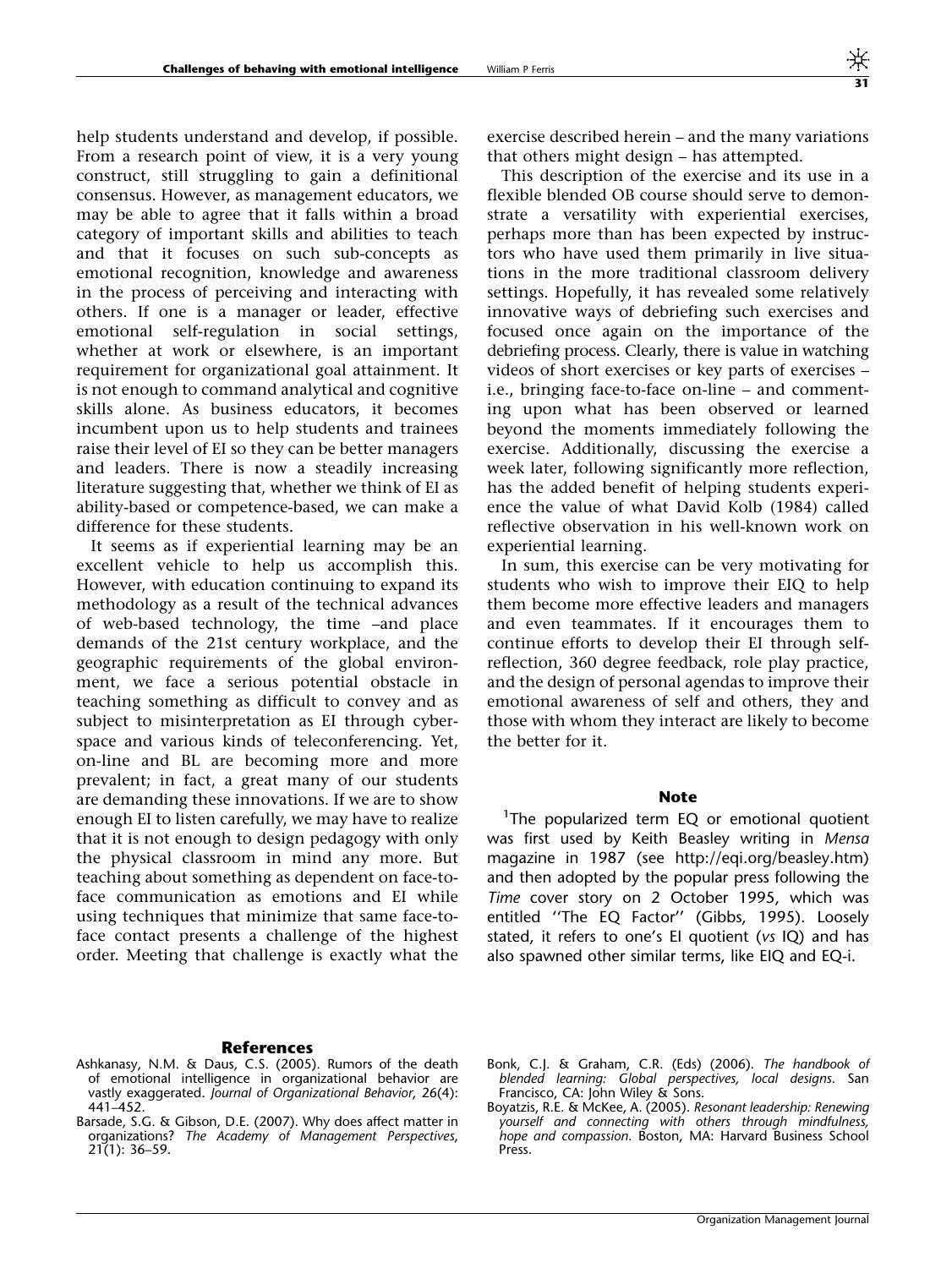- Boyatzis, R.E. & Sala, F. (2004). The emotional competence inventory (ECI). In G. Geher (Ed), Measuring Emotional Intelligence: Common Ground and Controversy, 147–180. New York: Nova Science.
- Boyatzis, R.E., Stubbs, E.C. & Taylor, S.N. (2002). Learning cognitive and emotional intelligence competencies through graduate management education. Academy of Management Learning and Education, 1(2): 150–162.
- Brown, R.B. (2003). Emotions and behaviors: Exercises in emotional intelligence. Journal of Management Education, 27(1): 122–134.
- Clark, S.C., Callister, R. & Wallace, R. (2003). Undergraduate management skills courses and students' emotional intelligence. Journal of Management Education, 27(1): 3–23.
- Cote, S. & Miners, C.T.H. (2006). Emotional intelligence, cognitive intelligence, and job performance. Administrative Science Quarterly, 51(1): 1–28.
- Druskat, V.U., Sala, F. & Mount, G. (Eds) (2006). Linking emotional intelligence and performance at work: Current research evidence with individuals and groups. Mahwah, NJ: Lawrence Erlbaum Associates.
- Dzuiban, C.D. & Picciano, A.G. Eds (2007). Blended learning: Research perspectives. Needham, MA: Sloan Center for OnLine **Education**
- Garrison, D.R. & Vaughan, N.D. (2007). Blended learning in higher education: Framework principles and guidelines. San Francisco: Jossey-Bass.
- Gibbs, N. (1995). The EQ factor. Time, 146 (October): 60–68.
- Gibson, D.E. (2006). Emotional episodes at work: An experiential exercise in feeling and expressing emotions. Journal of Management Education, 30(3): 477–500.
- Goleman, D. (1995). Emotional intelligence: Why it can matter more than IQ. New York: Bantam Books.
- Goleman, D. (1998). Working with emotional intelligence. New York: Bantam Books.
- Goleman, D. (2007). Social intelligence: The new science of human relationships. Boston, MA: Harvard Business School Press.
- Goleman, D., Boyatzis, R. & McKee, A. (2001). Primal leadership: The hidden driver of great performance. Harvard Business Review, 79(11): 42–51.
- Goleman, D., Boyatzis, R. & McKee, A. (2002). Primal leadership: Realizing the power of emotional intelligence. Boston, MA: Harvard Business School Press.
- Jordan, P.J., Ashkanasy, N.M., Härtel, C.E.J. & Hooper, G.S. (2002). Workgroup emotional intelligence: Scale development and relationship to team process effectiveness and goal focus. Human Resource Management Review, 12(2): 195–214.
- Klimoski, R.J. (2007). From the editor: Becoming a prophet in our own land. Academy of Management Learning & Education, 6(4): 433–438.
- Kolb, D.A. (1984). Experiential learning: Experience as the source of learning and development. Englewood Cliffs, NJ: .Prentice-Hall<br>Locke. E.A
- E.A. (2005). Why emotional intelligence is an invalid concept. Journal of Organizational Behavior, 26(4): 425–431.
- Martins, L.L. & Kellermanns, F.W. (2004). A model of business school students' acceptance of a web-based course management system. Academy of Management Learning & Education, 3(1): 7–26.
- Mayer, J.D., Roberts, R.D. & Barsade, S.G. (2008). Human abilities: Emotional intelligence. Annual Review of Psychology, 59: 507–536.
- Mayer, J.D. & Salovey, P. (1993). The intelligence of emotional intelligence. Intelligence, 17: 433–442.
- Mayer, J.D. & Salovey, P. (1997). What is emotional intelligence? In P. Salovey and D. Sluyter (Eds), Emotional Development and Emotional Intelligence: Educational Implications, 3–31. New York: Basic Books.
- Mayer, J.D., Salovey, P & Caruso, D.R. (2002). Manual for the MSCEIT Mayer-Salovey-Caruso Emotional Intelligence Test. Toronto, ON: Multi-Health Systems.
- Mayer, J.D., Salovey, P & Caruso, D.R. (2008). Emotional intelligence: New ability or eclectic traits? American Psychologist, 63(6): 503–517.
- Mayer, J.D., Salovey, P., Caruso, D.R. & Sitarenios, G. (2003). Measuring emotional intelligence with the MSCEIT V2.0. Emotion, 3: 97–105.
- Morris, J.A., Urbanski, J. & Fuller, J. (2005). Using poetry and the visual arts to develop emotional intelligence. Journal of Management Education, 29(6): 888–904.
- Porter, L.W. & McKibbin, L.E. (1988). Management education and development: Drift or thrust into the 21st century? New York: McGraw-Hill.
- Prensky, M. (2001). Digital natives, digital immigrants. On the Horizon. Manchester, UK: MCB University Press, October, 9(5). Available online: http://www.marcprensky.com/writing/ Prensky%20–%20Digital

%20Natives,%20Digital%20Immigrants%20–%20 Part1.pdf.

- Proserpio, L. & Gioia, D.A. (2007). Teaching the virtual generation. Academy of Management Learning & Education, 6(1): 69–80.
- Salovey, P. (2006). Epilogue: The agenda for future research. In V.U. Druskat, F. Sala, and G. Mount (Eds), Linking Emotional Intelligence and Performance at Work: Current Research Evidence with Individuals and Groups, 267-272. Mahwah, NJ: Lawrence Erlbaum Associates.
- Salovey, P. & Mayer, J.D. (1990). Emotional intelligence. Imagination, Cognition, and Personality, 9: 185-211.
- Tuckman, B.W. & Jensen, M.A. (1977). Stages of small-group development revisited. Group Organizational Studies, 2(4): 419–427.
- Wheeler, J.V. (2008). The impact of social environments on emotional, social, and cognitive competency development. Journal of Management Development, 27(1): 129–145.

# Appendix A

#### Teammates: A role play

Instructions: Give each role play volunteer one of the role player instructions below without letting them see both. Tell them to take a seat more or less facing each other in a well-lit area of the room. Assuming that you wish to use this role play for online students as well, tell the role players that there will be a webcam recording their interaction from a notebook or other computer stationed about 15 feet away and not near a ventilator, air conditioner, or other background noise producing machine. Tell the role players they will have 5–10 min to try to resolve any issues that they might have as part of the role play, but that they should try to stay true to their character as long as they can. Distribute the observer feedback sheet (Appendix B) to the role players' classmates in the audience, who should fill them out on each role player separately. Instructor should collect the feedback sheets and screen them in summary form on the LCD projector if possible for the debrief. If there is no LCD, let the students keep a blank feedback sheet and write the results to the 12 questions on the blackboard. This data is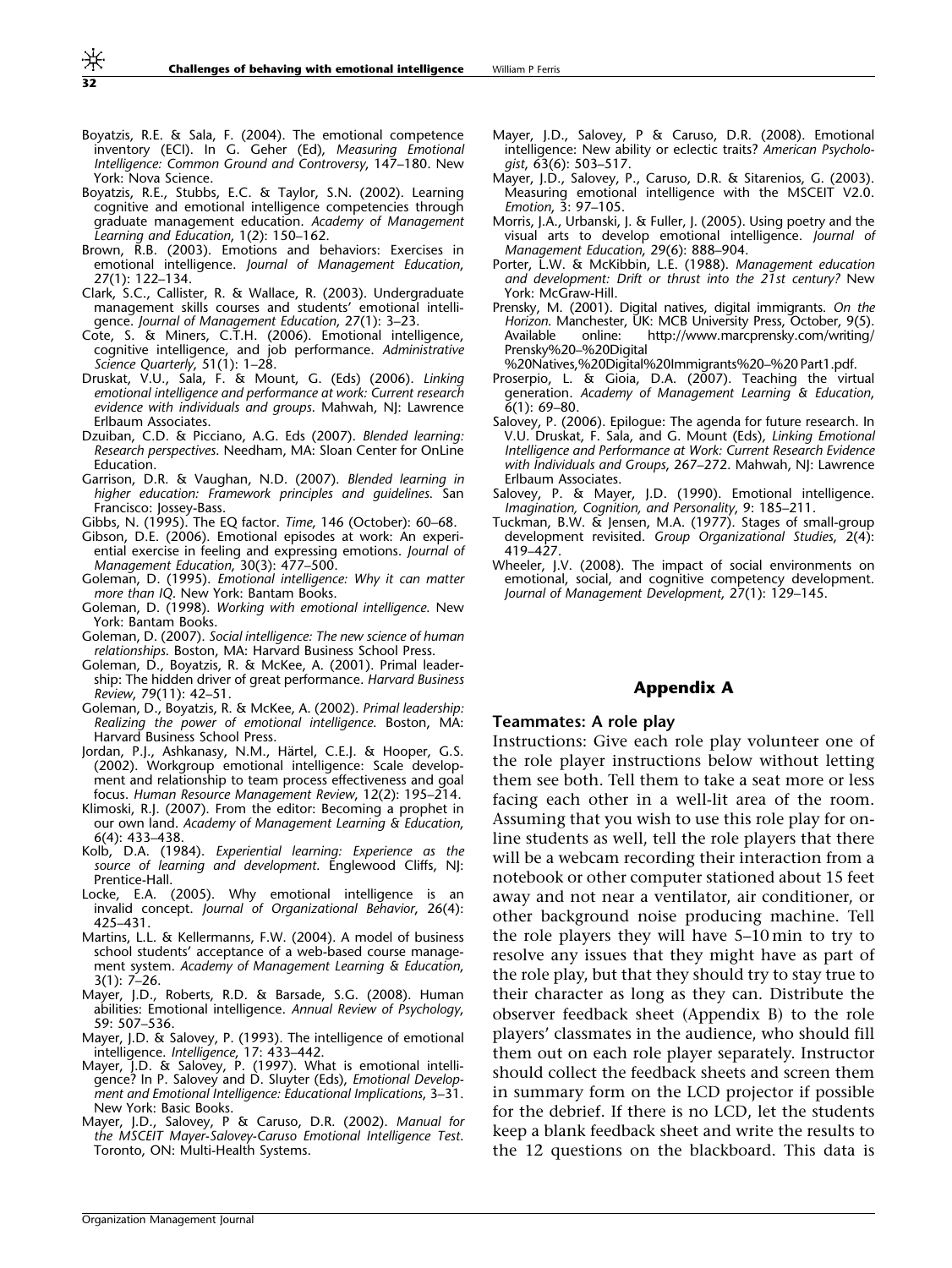central to processing the exercise in class. See discussion questions below.

#### The anxious student

You have been anxious ever since you were assigned to this team because you have a sneaking suspicion that your team members do not take their participation as seriously or as responsibly as you do. After all the roles were assigned, you chose to analyze the results of the survey and write the discussion because you knew that was the key position and would make or break the team. The presentation and report are due imminently and the person whose job was to distribute the survey and record the data is now 3 days overdue with that responsibility and you are emotionally distraught because you are worried you will not have enough time to do your part well and that your group as well as your grade will go down in flames, and that you will be the one seen as the most responsible party

for the failure. You have decided to confront the data recorder yet again, but this time in person.

# The overburdened student

You are taking an extra course in the program and between your job, your family responsibilities, and all your other coursework, you are drowning. Now you have this team project to complete with your teammates and it's due in just a few days. Luckily, you have decided that getting a B is good enough, just to retain your sanity, though you have not confided this to any of your teammates since team members all get the same grade. You do not like to look as if you are not pulling your share. You know you are late with the data but there should still be enough time for the next person to analyze it for the presentation and report. Everyone you know does a better job as the deadline approaches anyway.

# Appendix B

# Observer's analysis of role play

Name of the person being observed

Remember, this is a role play, so you are only assessing the above person in the person's role as provided in the exercise. This feedback instrument is being used for pedagogical purposes only.

How frequently does the above person demonstrate the following behaviors in his/her role? Use a scale of 1–5 (never, rarely, sometimes, often, consistently).

| Seems to understand own emotions                                 | 12345     |
|------------------------------------------------------------------|-----------|
| 2. Seems to know the right amount of pressure to exert on others | 12345     |
| 3. Seems to know intuitively how own moods affect others         | 12345     |
| 4. Seems able to control own emotions and act w/honesty          | 1 2 3 4 5 |
| 5. Acts in a consistent and adaptable manner w/integrity         | 12345     |
| 6. Does not seem to allow bad moods to ruin the day              | 12345     |
| 7. Seems to have empathy for others                              | 12345     |
| 8. Seems to have intuition about organizational problems         | 12345     |
| 9. Seems to be able to go beyond sensing emotions of others      | 12345     |
| 10. Seems to have interpersonal communication skills             | 12345     |
| 11. Can convincingly disarm conflicts                            | 12345     |
| 12. Seems able to win support when support is needed             | 12345     |

Note: These 12 questions are meant to reflect the four key factors of EI as discussed in Primal Leadership (2002) by D. Goleman, R. Boyatzis, and A. McKee. Questions 1–3 reflect Self-awareness, questions 4–6 reflect Self-management, questions 7–9 reflect Social awareness, and questions 10–12 reflect Relationship management.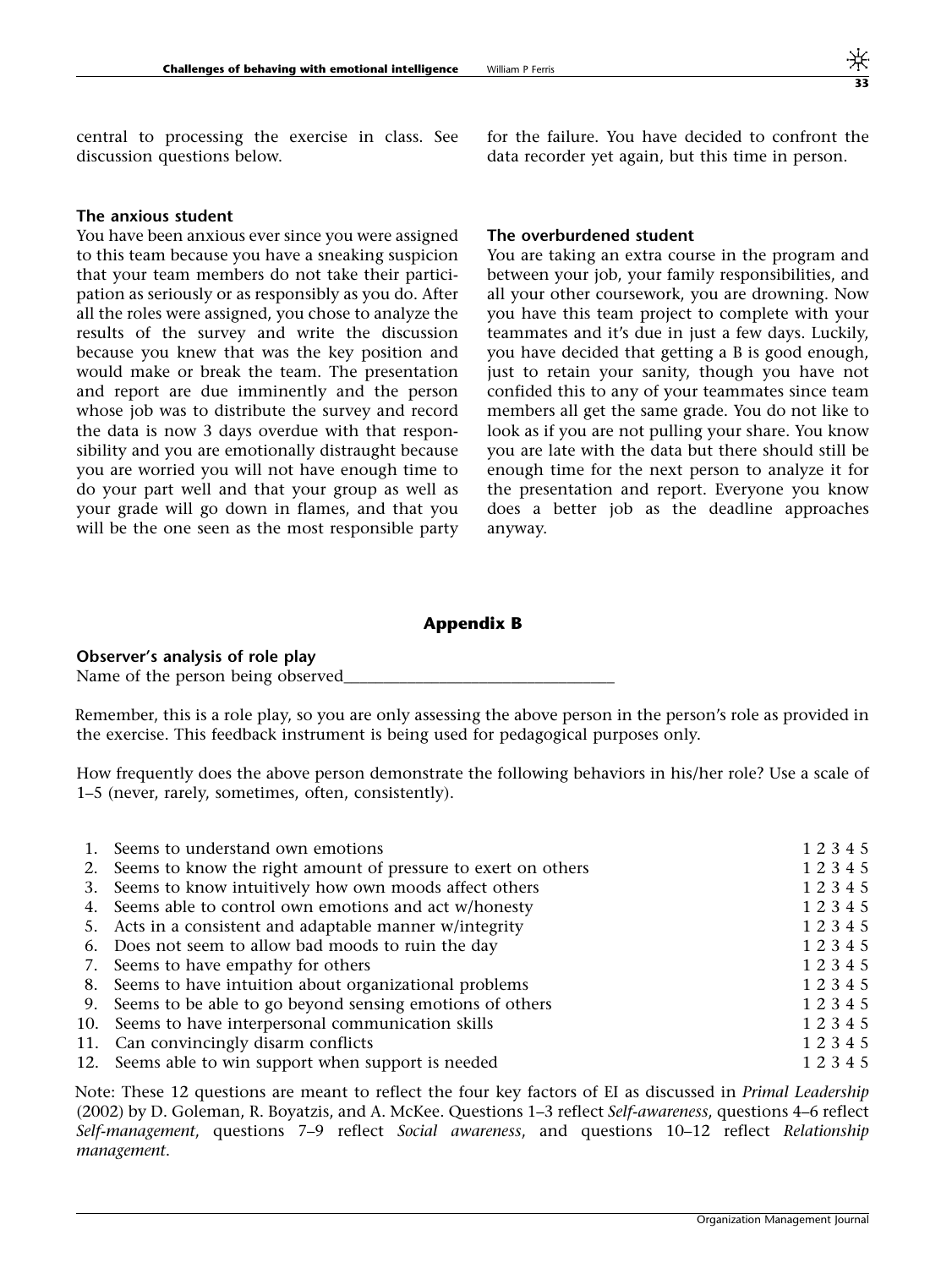# Appendix C

Note: It is very important to preface any discussion of the completed role play with the caveat that discussants are not talking about the EI or the behaviors of the actual persons who volunteered for the role play but rather that of the character they portrayed.

# Discussion directions

- 1. General discussion of the concept of EI as described in readings such as Goleman et al. (2001, 2002). A one-page summary of key EI principles can help keep concepts fresh.
- 2. Discussion of the feedback sheets and how they reflect the four key components of EI.
- 3. Were there any times when either of the two characters reflected good EI in your view? When and which of the factors were represented?
- 4. Were there any times when either of the two characters seemed EI-challenged? When and in what ways?
- 5. What might the character have done differently that might have reflected better EI?
- 6. When you look at the spreadsheet scores, what do you notice? Can you draw any overall conclusions from them?
- 7. What are overall EI challenges that you have observed in interpersonal situations in your work or other organizational experience? What kind of behavior might have reflected a higher degree of EI in those situations?
- 8. If you are willing, would you care to recall any of your own personal EI challenges and how you have either addressed them or propose to address them (in small groups, if desired)?
- 9. Can you recommend any initiatives that might enhance EI within an organization?

After folding in the results from on-line feedback summaries and discussion (see sample summary of all student scores in Appendix F):

- 1. What were the similarities between the ways the on-ground observers viewed the role play and the ways in which the on-line observers reviewed them? Differences?
- 2. What does the agreement between the two kinds of observers tell you?
- 3. What accounts for the major differences?
- 4. Can you identify the value in both kinds of observations?
- 5. How could one, as a leader, help create ''resonance'' in an organization?

# Appendix D

#### On-line discussion transcript

The following is a transcript of the on-line discussion held on this exercise over the electronic blackboard site for the class. On-line students had watched a video of the on-ground students engaging in the role play and completed their own surveys of the behavior of the two role players. In addition, after all students had filled out their surveys, on-line students listened to the audio-taped discussion with all on-ground students, including the two role players ,which was posted to the blackboard site. A third discussion of differences between perceptions of on-ground students and on-line video watchers was held in an on-ground setting a week later, audiotaped, and posted to the class website.

Hi all

I am attaching the spreadsheets around the role play and the 12 question surveys you all did. Though you may not have known it, the 12 questions were oriented, 3 each, around the 4 dimensions of Emotional Intelligence – selfawareness, self-management, awareness of others, and relationship management – in order. Thus the characters can be analyzed in terms of their EI competence in each area and they can see (theoretically) where they could improve. You will also notice clear differences in Erin's spreadsheet around observations by on-liners vs those who were onsite, lesser differences in Jack's respondents (did you guys not notice how he wanted to bust her in the chops in the first min?!!). So, for discussion purposes, for the next few days,

A. what conclusions can we draw around EI competencies of the 2 characters?

B. to what do we ascribe such on-line vs onsite observational differences as seem to be present and what implications and ramifications do these differences have? Best, Bill

#### Some relevant responses during the discussion:

From one of the role players, the ''Anxious Student'': First the results demonstrate what a good job Erin did playing her low EI character. As the spreadsheet shows, my character did score fairly high with an overall score of 4.28 out of 5 with a fairly balanced rating across most of the survey questions. As such, I do believe the character displayed high EI in the interaction, (despite threatening to punch Erin in the face). Actually, I should say, in part for suggesting that he punch Erin in the face. The utilization of humor was mentioned in the article as an effective tool that demonstrates high EI to acknowledge a problem but sets the stage for moving past the problem to a problem -solving focus. In retrospect, I do think the remark did exactly that. It acknowledged that Erin's character had messed up big time but the humor cleared the air in order to move on to address the problem.

34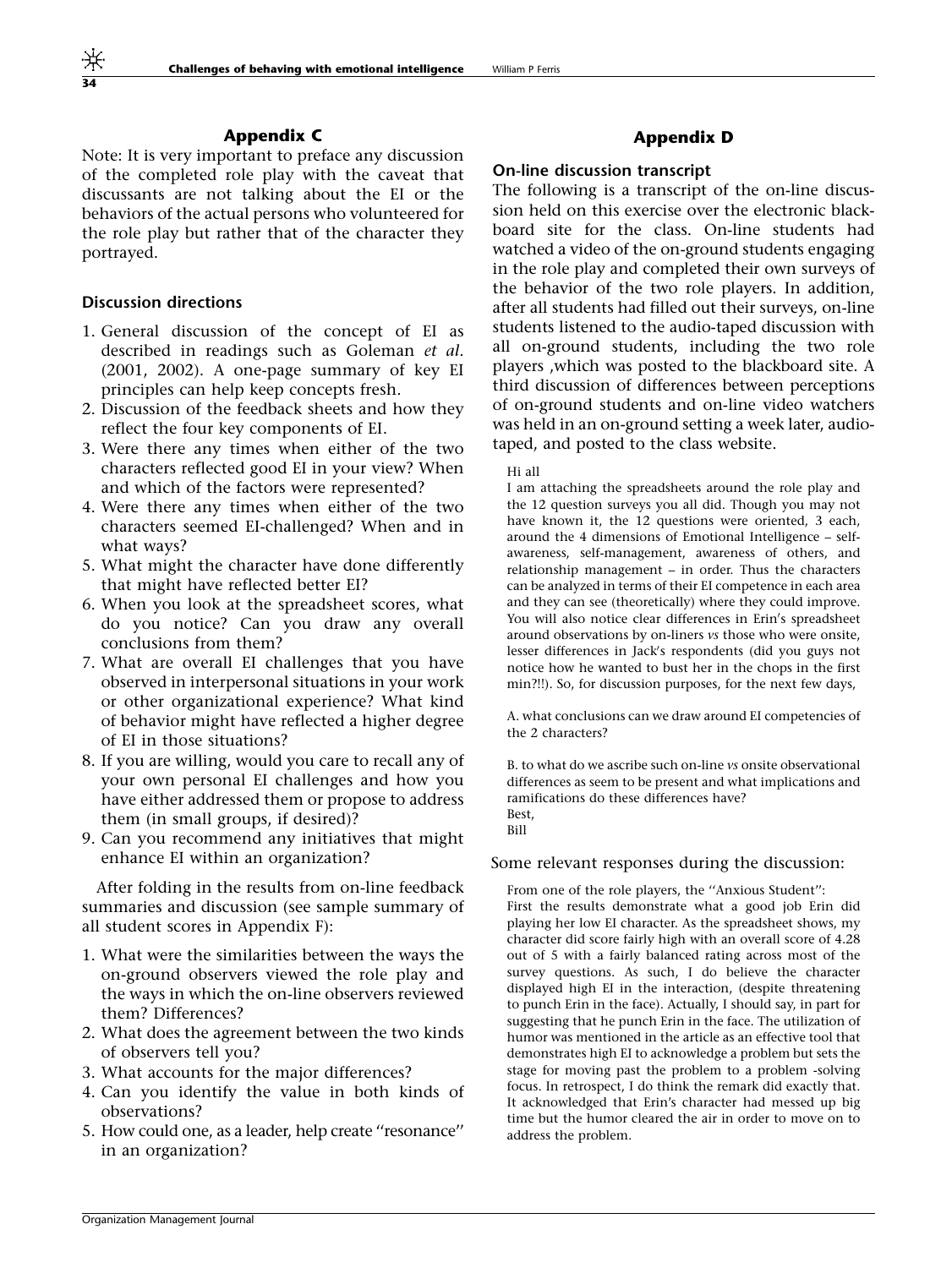I think it is clear that Erin's character displayed low EI but I would suggest that the on-line responders were tougher because they were not as ''sympathetic'' to Erin personally because they were watching it in a more removed setting. This points out an interesting element that we perhaps ''judge'' others based upon more than the ''facts'' at hand. In this situation it was tricky to separate Erin from her character. It is also apparent that the class observed that Erin ''understood her emotions'' which Erin really did but I wonder whether in a real situation Erin's character would be so self aware. I am perplexed in the difference that the class thought Erin's character did not let it ''ruin the day'' which is what I thought was the character's position yet the online folks did not score that as high. Again, it may have been more obvious in class that Erin and her character were having a good time. Those factors made for the bulk of the difference in the overall averages. Jack

#### Jack,

I definitely agree with both of your observations Jack. In the threat to punch Erin in the face, I absolutely took it to be humorous. I did not feel that it was meant to be intimidating and aggressive. Of course, threatening to punch somebody in the face is never a good thing, [but] it seemed to be a humorous way of dealing with the problem. Erin made a big mistake and that was highlighted by the statement. The humor of the statement was a good way to disperse any tension or nervousness that resulted from the mess being pointed out.

I gave Erin's character a low EI score. It does seem that the on-liners did give Erin a lower score. In viewing the interaction from my computer at home, I must admit, I had very little sympathy for Erin's character. I believe that in watching Jack and Erin from a distance, it likely did affect my feelings towards Erin's character. The people who were able to see the communication between Erin and Jack personally, would likely be able to provide a more realistic EI score. Seeing how a person reacts, and experiencing what is going on in the room would give those actually seeing the interface between Erin and Jack a more rational understanding of both characters. At least that is what I believe. It is too easy to be hard on someone who is not there in front of you.

Thanks,

Leigh-Anne

#### Hi all

Don't forget to see if you can differentiate among the 4 different EI competencies based on the 4 groups of questions asked and the differences among scores from group to group (review my memo starting this discussion). Best, Bill

# From James:

John's character was effective with his cognitive abilities in dealing of Erin. As different situations and circumstances call for different types of leadership abilities. John displayed good self-awareness with his ability to control his emotions with Erin. John was persuasive in his attempt to keep Erin on track and to meet his requested deadline. John appears to have a good self-awareness and a deep understanding his

own emotions, strengths, and weaknesses in his dealing with Erin. John believes in the values and goals that need to be inherent in Erin to be recognized as a reliable and credible business partner. By having a keen self-awareness, John is better able to work with difficult or demanding people. John also knew where he wanted to direct the conversation to achieve his ultimate objective and did not concede on the project. Instead of ''punching Erin'' John was able to turn his frustration and anger into something positive and constructive. Good self-regulation allowed John to control his emotions and to direct them in a more constructive and useful manner. When you can master your emotions you are more able to roll with the challenges. If John displayed negative emotions, he probably would have failed at leading change with Erin. This action delivered the result John wanted. John also demonstrated a good sense of humor, which is a good thing. We all need to laugh at ourselves at times. John knew the importance of meeting the commitment and deadline. John was not about to set himself up to fail because of Erin's cavalier attitude. Emotional intelligence increases with age and life experiences. Jack also demonstrated empathy for Erin as he debated [respectfully] to somehow accommodate her needs. Erin did not exercise adequate self-awareness in her cavalier attitude towards her commitment and with meeting a critical deadline. Erin did not exercise effective self-awareness, as she did not appear to understand the importance of her responsibility and the importance to the team. John was able to work effectively with a difficult employee and achieve his objective. Erin did not even understand or properly interpret John's request or the importance of the task. John also displayed some candor in his empathy in dealing with Erin's excuses and in the process of making his decision. John was also tuned in [to] Erin's non-verbal communication. His ability to be attuned to these subtleties help in understanding Erin's seriousness and lack of commitment to the task. John's listening was another example of strong empathy towards Erin. Overall, John's self-regulation in his ability to control his emotions was key in resolving this dilemma. John was persistent with Erin to get her to commit and John was willing to explore other avenues to get the job done. This displayed good motivation and social skills, as John was successful in leading Erin in the direct John needed. John was driven to achieve his objective as well as being optimistic with Erin even in the face of problems. The on-line responders may have not observed the non-verbal antics of Erin, which contributed to the response. Close attention would have showed that Erin did not take the responsibility as important or had a different set of priorities. However, this could also create a breakdown in communication, which could lead to bad information, or poor quality in the information observed.

#### From Jessica:

Jack displayed high EI. He remained calm even though you could clearly tell he was annoyed that Erin hadn't completed her part of the project. He showed self awareness by being able to communicate his frustrations with Erin on how she wasn't pulling her part and wasn't prepared. Jack expressed how important the project is to him and the other teammates to have completed on time. Jack showed his awareness to Erin's needs of wanting to get up around noon and wanting to go shopping for make-up. He was able to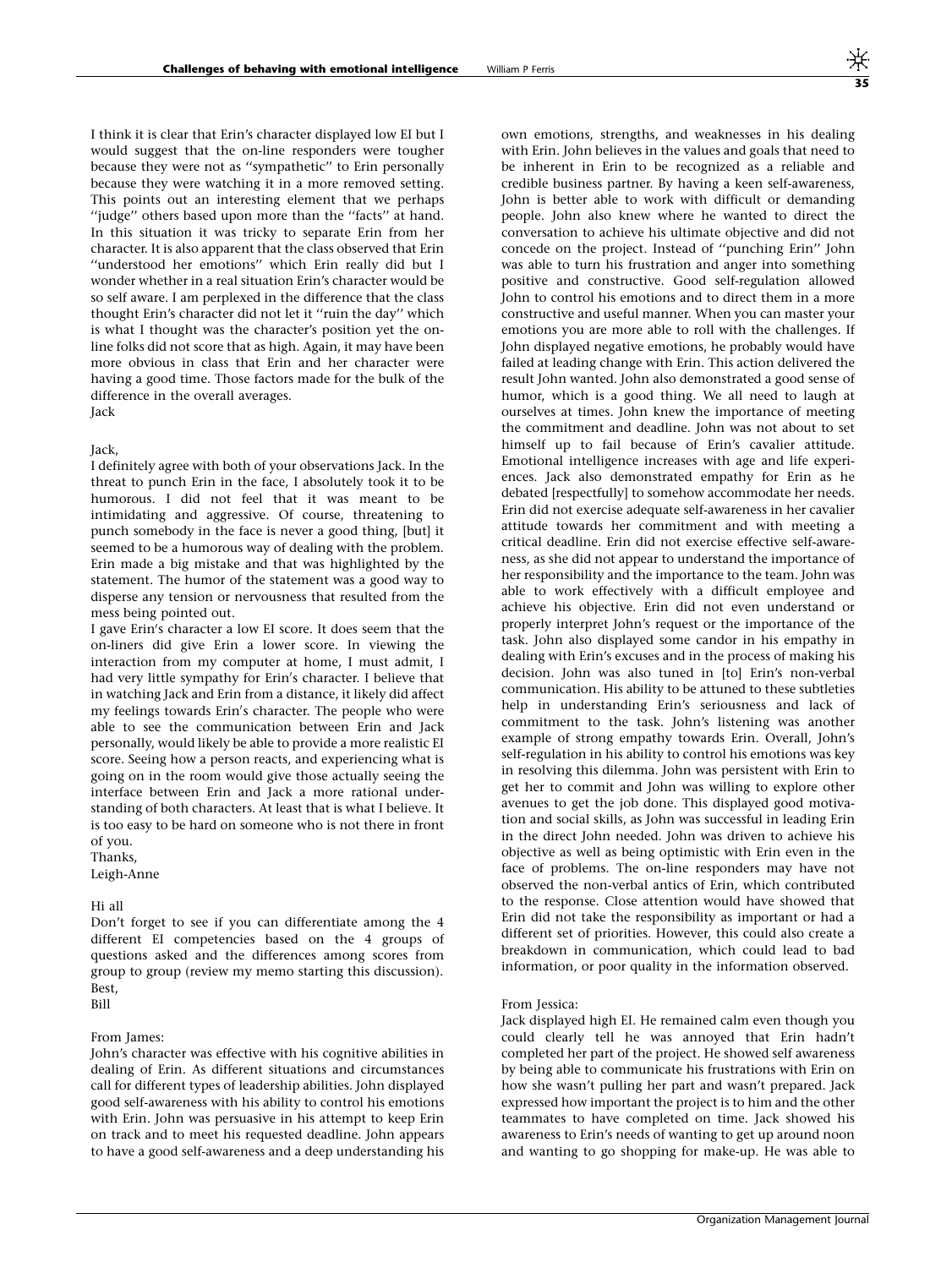show understanding of how important those things are to Erin, and possessed relationship management when he able to give the right amount of push to get Erin to understand how important the project is to her teammates and was able to get her to make a commitment of meeting at noon tomorrow. Erin displayed low EI. She was only concerned about herself and how she works to get her assignments done. She didn't show awareness of others because she didn't give any care of her other teammates and how they prefer to work. I think the differences you see between the in class and online observations occurred because the in class students were able to see and feel the emotions of Jack and Erin more than the on-line students. The on-line students were also able to replay the conversation if they wanted before answering the questions, putting a little thought into each question, where the in class students had to answer each question from memory.

#### From Holen:

I think at least from my own perspective as one of the students viewing the role play on-line, I guess I had a hard time differentiating what was part of the role play, and what might have just been some of the difficulty posed w/ acting, and staying in character. For instance, Jack threatening to punch Erin, I thought that was like a joke, and not part of his character. I think it is harder to assess a role play when you aren't viewing it in person. Some aspects of the skit are not as clear when you are viewing the video. I think Leighanne mentioned something to this effect, but I am not entirely sure what it is we miss.

As for the four emotional competencies, the results seem to indicate that Jack needs to work social awareness and selfawareness the most. This strikes me as a bit odd just because it seemed like he was pretty self aware, but I think the social awareness might make more sense.

As for Erin, she had lower EI across the board. The obviously lowest category was social awareness, which was one of Jack's lowest also. Perhaps it is the hardest competency to develop? The second lowest for Erin differed from Onsite to on-line. For onsite students it was the self awareness, and for on-line students it was the relationship management. It is interesting that self awareness and social awareness seemed to be the most difficult for both of them.

I think the distinction between the on-line and the onsite differences for Erin are not that substantial in each category, because her overall EI was so low.

#### From Nick:

I also have the perspective of viewing the role play on-line. I think one of the major challenges was that the character that Erin played was too fictional. I know the role were exaggerated to be able to clearly show the differences. I thought the exaggeration was a little distracting in making an accurate observation. I think this could have been the main reason why there [were] differences between on-line and in-class. It was tough to pick up on body language which also made it difficult. One other thing was the class' laughter made it seem like a TV sitcom. Not being there in person and laughing with everyone I believe made it more difficult to judge Erin's character.

Jack was quite aware of his own emotions and was able to control them in a tense situation. He was able to manage the situation, come out with a positive outcome and a plan for the future. He continued to have empathy for Erin's needs and was willing to accommodate her own personal plans. Jack convinced Erin to step up [to] the plate, though she was barely in the batters box, and give some effort in getting the job done.

Erin showed limited control of her own emotions where she was only concerned with get her own personal things done. She could have been aware of her selfish nature putting her own needs before getting her job done. Erin's self management was lacking where she was very resistant in changing her own schedule for the benefit of the teams. She really did not respond to the joke made by Jack wanting [to] punch her in the face. There wasn't a noticeable change in her character after that statement was made. Her management of the relationship with Jack was poor where she continued to be uncooperative and not allowing the two of them to pull together to get the work done.

#### From Olena:

From the dialogue we could definitely tell the difference in emotional intelligence between Jack and Erin's characters. In the beginning Jack got frustrated with Erin's attitude towards the completion of the project but was able to demonstrate his self-awareness by trying not to put too much pressure on Erin. He rather patiently considered alternative ways so Erin could manage to do her part by the adjusted deadline.

Jack was also able to demonstrate good self-management in terms of controlling his emotions. For some reason it seemed to me that his joke about the punch in the face made Erin relax a little bit and be a little less hostile to the conversation, even though she did have a tough time putting her personal priorities in line with the project. I also think Jack was able to apply his social awareness and relationship management skills well in his intent to understand Erin's situation and find a solution that would be feasible for both. Jack naturally showed empathy and care for Erin and was pretty nice handling the conversation.

Erin's character, on the other side, came out somewhat selfish not willing to recognize other people's needs and schedules, project importance, and her role as a part of the team. She played a one-way street role and showed no communication skills.

The difference between the onsite vs on-line observations is due to onsite students being a part of the dialogue while the on-liners were the outsiders just observing. The onsite students were exposed to real-time emotions and nonverbal communication. It seems to me that due to being the witnesses of the conversation and having a closer emotional contact with Jack and Erin, onsite students were able to perceive the information more accurately.

Thank you, Olena

# From Erika:

The character Jack played had a very high EI. He was aware of the importance to stay calm and communicate effectively with Erin. Jack talked through the situation before jumping to conclusions as to why Erin had slacked off on her part of the project. The humor Jack used in a tough situation showed the control he had over his high EI. Jack also came up with great alternatives in trying to solve the situation which made Erin's job a little more difficult at trying to resist giving in and helping out with the project.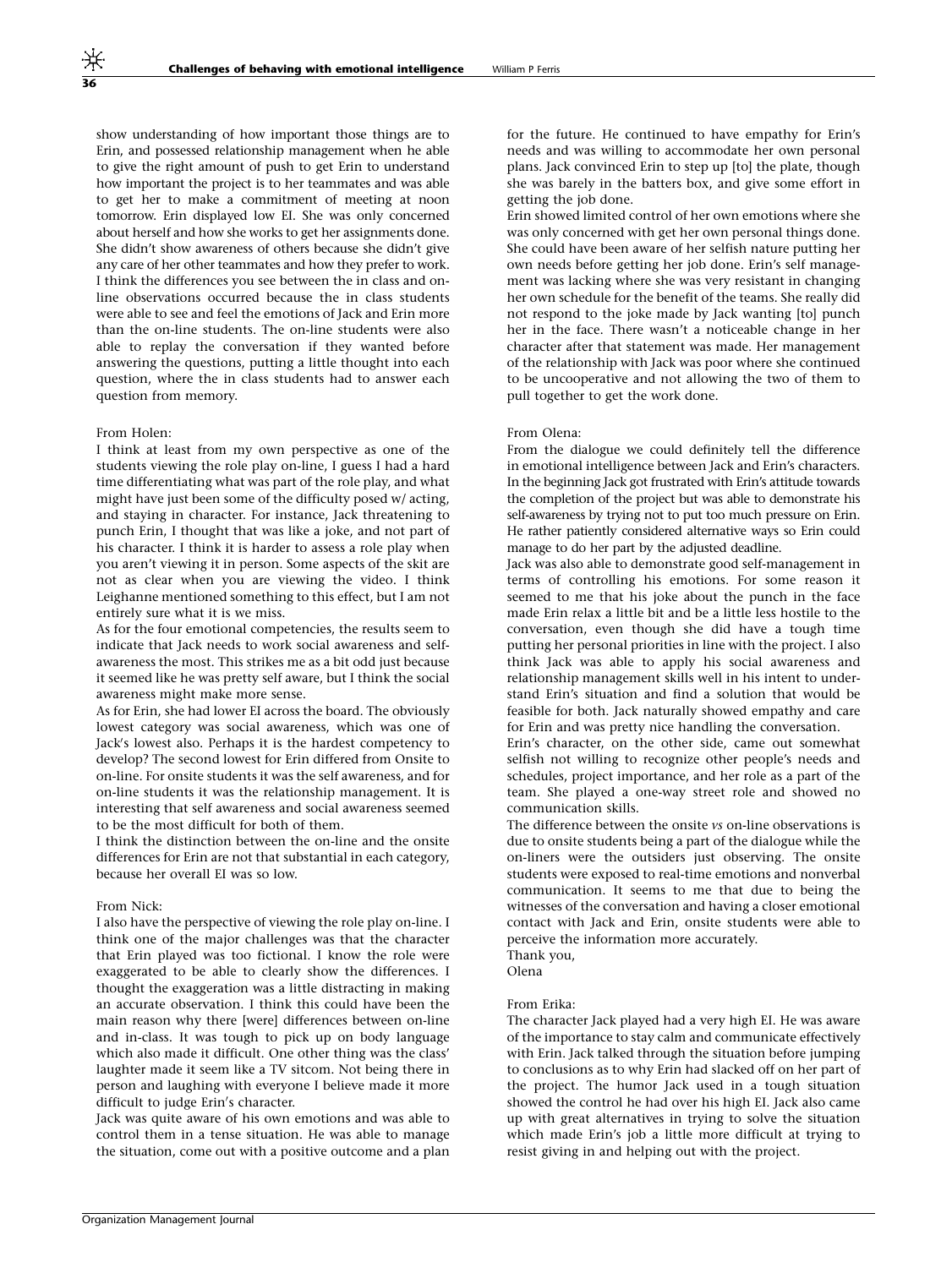I feel that Erin did a great job staying in character and made it clear that to her character the group project was not high in importance. Erin's character had low EI and was very inconsiderate to her teammates. I think the on-line group was at a disadvantage because they were removed from the setting and did not get or see the same interaction the onsite class members were able to witness.

Overall I agree with everyone in saying Jack showed a very high EI where Erin's was low. Jack displayed all four characteristics of EI in a positive manner where Erin did a great job playing into her low EI character. Jack did a great job staying in control and calm during a frustrating situation, which demonstrates great self management. His concern for the group as a whole demonstrated his awareness of others and the impact that the delay in the project would have on them. Jack also provided Erin with options in how to get the work done and even offered to help, which shows good relationship management.

Erin on the other hand was just the opposite. She was inconsiderate and selfish and it appeared as though she didn't even care that Jack was upset. Both Jack and Erin played well into their characters.

I believe you would get a better sense of character being in the room than watching the clip on-line. You distance yourself more when watching the clip on-line and I think it's harder to pick up on all the emotions. Randy

#### Appendix E

#### In-class (face-to-face or on-ground) spreadsheet

This is a sample spreadsheet that a volunteer student scores up for each of the two role players. Normally, this spreadsheet would be on the instructor's console computer and be able to be screened within 10 mins of the completion of the role play. In the interim, instructor runs a short discussion based around the first few questions listed in Appendix C. Alternatively, student teams or small groups discuss their answers to these questions in preparation for a full class discussion.

Jack's scores – Master sheet Persons responding with their observations How frequently does the above person demonstrate the following behaviors in his/her role? Use a scale of 1–5 (never, rarely, sometimes, often, consistently) 1 2 3 4 5 6 7 8 9 10 11 12 Avg Questions from Emotional Intelligence Observer Feedback Sheet (Appendix B) 1. Seems to understand own emotions  $\#H\#H$ 2. Seems to know the right amount of pressure to exert on others  $\#H\#H$ 3. Seems to know intuitively how own moods affect others **EXALL 2008** 2008 2014 2015 2022 2023 2023 2024 2022 202 4. Seems able to control own emotions  $\&$  act w/honesty  $\frac{4\#H}{\#H}$ 5. Acts in a consistent and adaptable manner w/integrity  $\#H \#H$ 6. Does not seem to allow bad moods to ruin the day  $\#H\#H$ 7. Seems to have empathy for others  $\# \# \#$ 8. Seems to have intuition about organizational problems  $\#$ ###  $\}$ 9. Seems to be able to go beyond sensing emotions of others  $\#$ ###  $\#$ 10. Seems to have interpersonal communication sills  $\#H\#H$ 11. Can convincingly disarm conflicts  $\#$   $\#$   $\#$   $\#$ 12. Seems able to win support when support is needed  $\#$ ###  $\#$ ####

Totals (Avg) ####